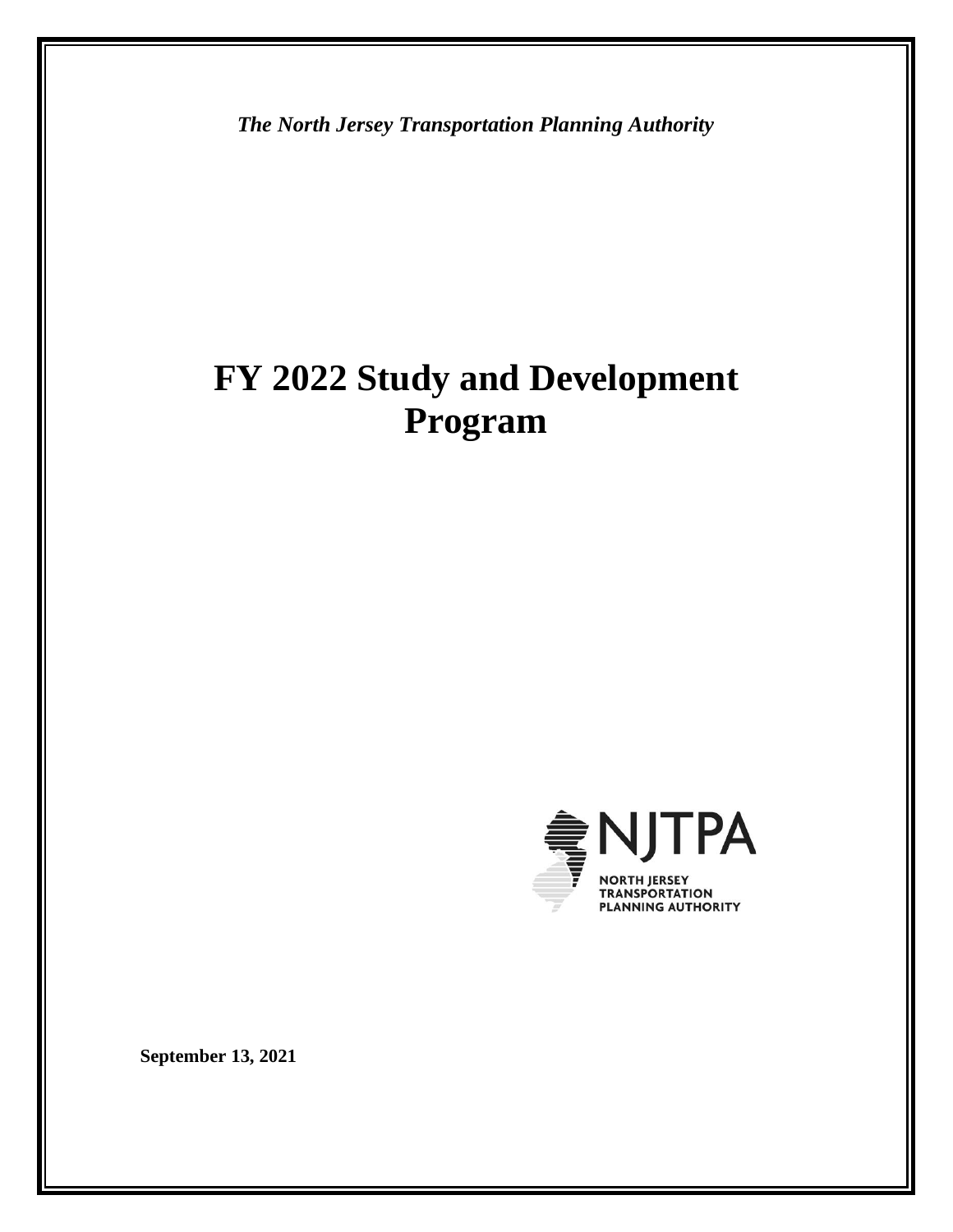# FY 2022 Study and Development Program

# Table of Contents

| 18 |
|----|
| 19 |
|    |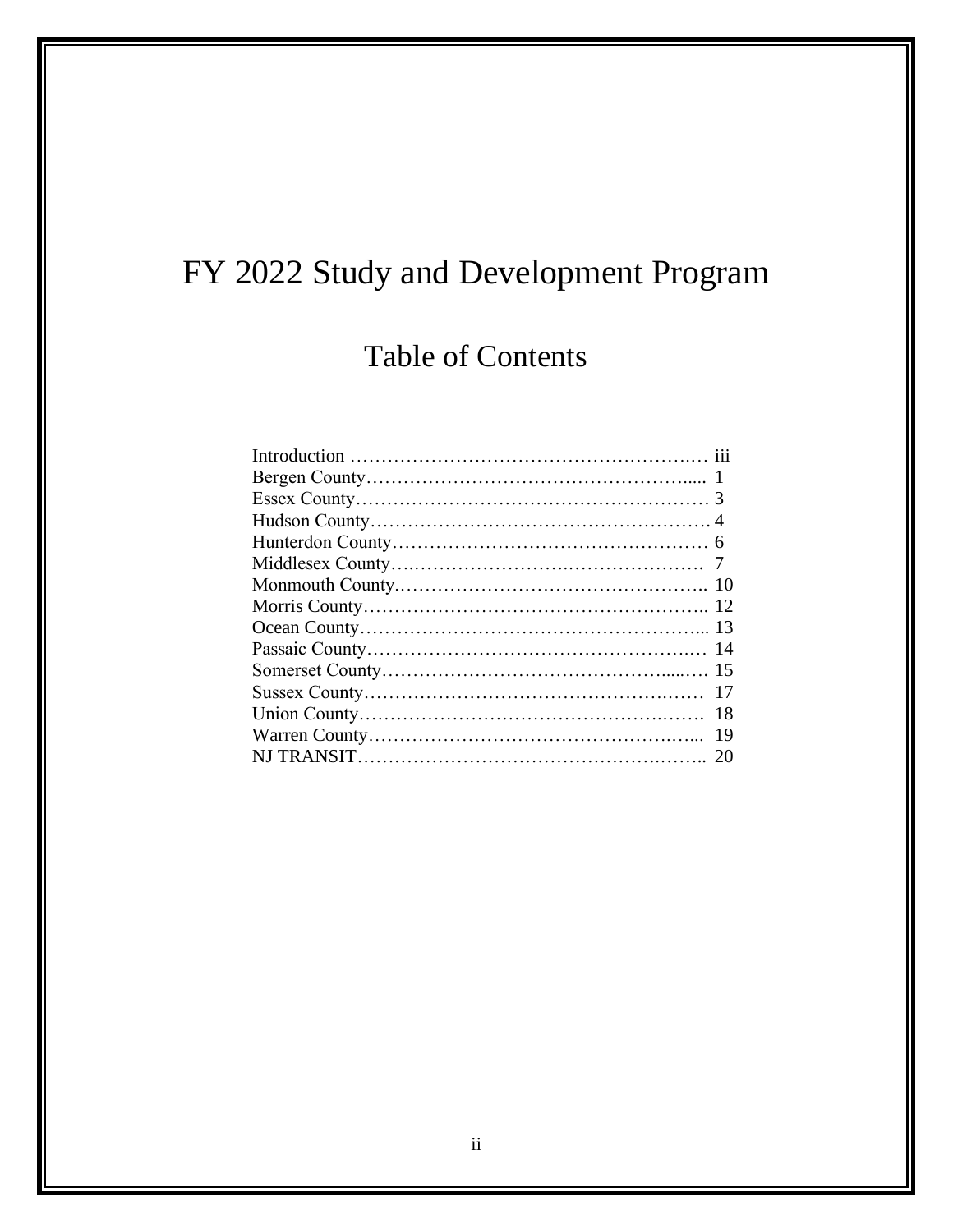### **FY 2022 Study and Development Program**

### **Introduction**

The Fiscal Year (FY) 2022 Study and Development (S&D) Program of the North Jersey Transportation Planning Authority (NJTPA) describes the transportation project planning work to be conducted during the Fiscal Year. As such, it is a critical link between two of the NJTPA's most important federally required products: the Long Range Transportation Plan (LRTP), which sets the long-range planning vision for the region, and the near-term Transportation Improvement Program (TIP), which prioritizes and schedules funding for project implementation over four years. The S&D Program is where project solutions to the transportation needs and challenges identified in the LRTP are examined and further refined so that they can move forward for implementation in the TIP.

The S&D Program is a subsection of the NJTPA's Unified Planning Work Program (UPWP), which summarizes all planning activities conducted by the NJTPA Central Staff, its member subregions and transportation agencies in the region. Projects scheduled for work in the S&D Program were drawn from the NJTPA's LRTP, and from work conducted in the UPWP, or were generated by the New Jersey Department of Transportation (NJDOT) Management Systems. The program includes ongoing work on projects already in development, as well as several new projects being advanced for development for the first time.

Highway project planning work takes place during the Concept Development (CD) phase, during which NJDOT considers issues associated with the project and evaluates alternative solutions. One alternative, called the Preliminary Preferred Alternative (PPA) is selected based on a variety of factors, including environmental impacts, community support, constructability, cost, and its potential to address identified needs. Once NJDOT approves the PPA, projects generally become candidates for the TIP. For road or bridge projects listed as Local Concept Development (LCD), a subregion is the lead agency responsible for planning. NJ TRANSIT projects go through similar phases of project development, environmental assessment, preliminary engineering, and design.

At the conclusion of the project development work, projects become candidates for inclusion in the NJTPA TIP. The TIP allocates federal funding for the latter stages of projects, including completion of preliminary engineering, final design, right-of-way acquisition, and construction.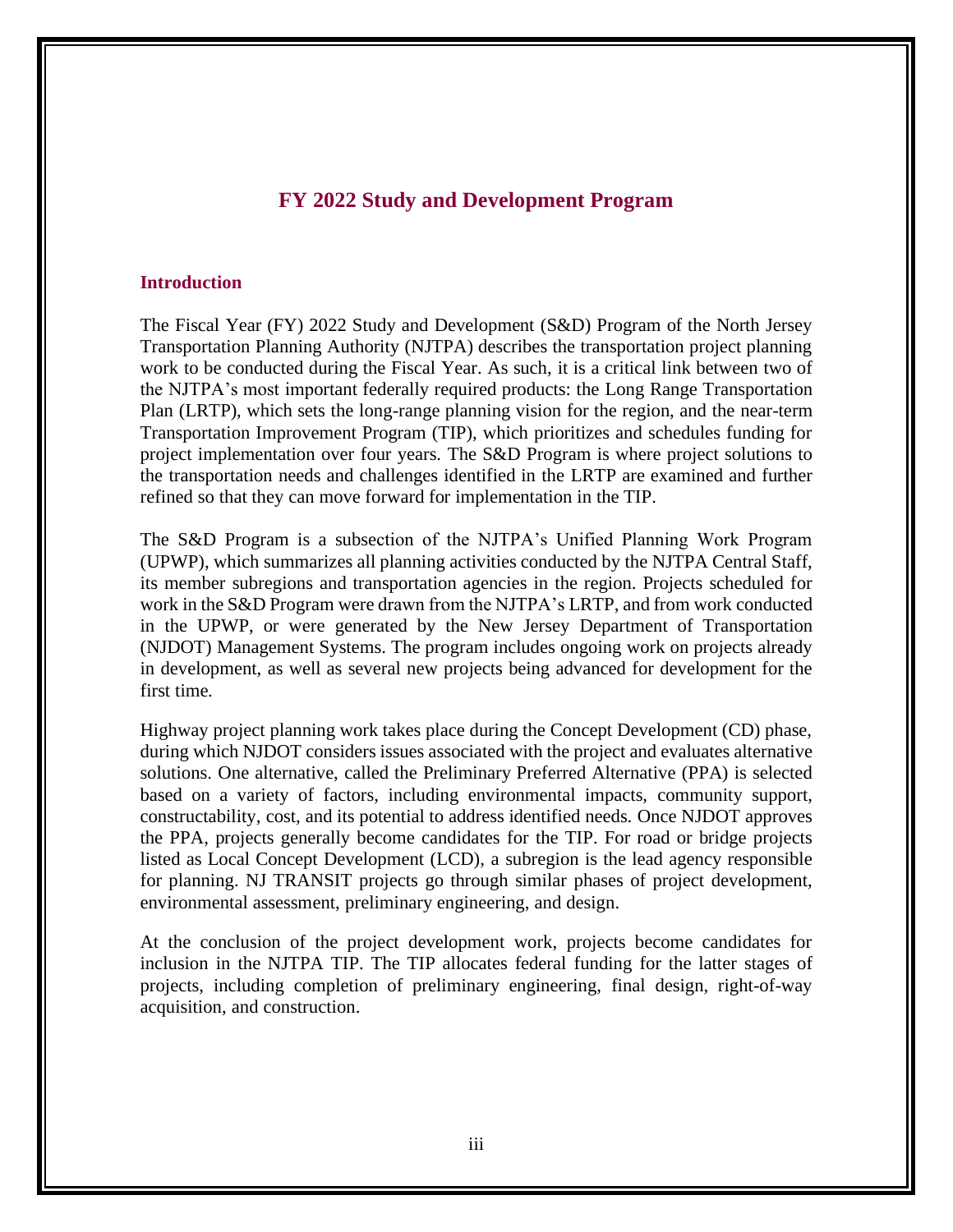### **S&D Program Development**

Projects are selected for inclusion in the S&D Program based on technical evaluation and consultation with interested parties. The goal is to select a reasonable and balanced mix of projects that reflects the priorities of the LRTP and can be accomplished within available resources. As such, the project mix reflected in this document represents a realistic and manageable program that can prepare projects for the TIP within prescribed timeframes.

Initial priority setting for most S&D Program projects involved application of established NJTPA project prioritization criteria. These criteria are rooted in the broad regional goals and objectives of the LRTP, and address the wide range of transportation, environmental, social, and economic factors that inform all NJTPA decision-making. The project prioritization criteria are not applicable to a limited number of projects, namely those that are not sufficiently defined to be scored or outside the scope of the criteria. Prioritization of those projects involves discussions and negotiations at the regional and subregional level.

Other considerations also come into play in deciding whether a particular project is included in the S&D Program. Among the key considerations are:

- Whether the project is currently being worked on in its current phase of work or has completed a prior phase of work. (Since such projects have already been worked on, it is likely to be cost effective to complete their development);
- Safety considerations (addressing unsafe conditions is a top priority);
- Identification of the project in NJTPA regional and/or subregional planning studies;
- Identification of the project as a priority in one of the NJDOT Management Systems;
- Relationship to other projects (for example, it may be cost effective to work on two related projects together rather than separately);
- Geographic coverage (some projects may have benefits over wide areas); and
- Limitation of certain project types (NJDOT staff resources often limit the number of certain types of projects, like drainage or bridge replacements, that can be worked on concurrently).

These considerations, together with project scoring (when appropriate), are the basis for discussions at the regional and subregional level, as well as for consultation sessions with the state's principal implementing agencies, NJDOT and NJ TRANSIT.

The S&D Program is included in the annual the UPWP, a multi-volume document that summarizes the transportation planning activities of the NJTPA Central Staff, its subregions and other transportation agencies in the region. In this way, the NJTPA Board of Trustees maintains oversight over the progress of project development work in the region, whether the work is conducted by the NJTPA or other agencies.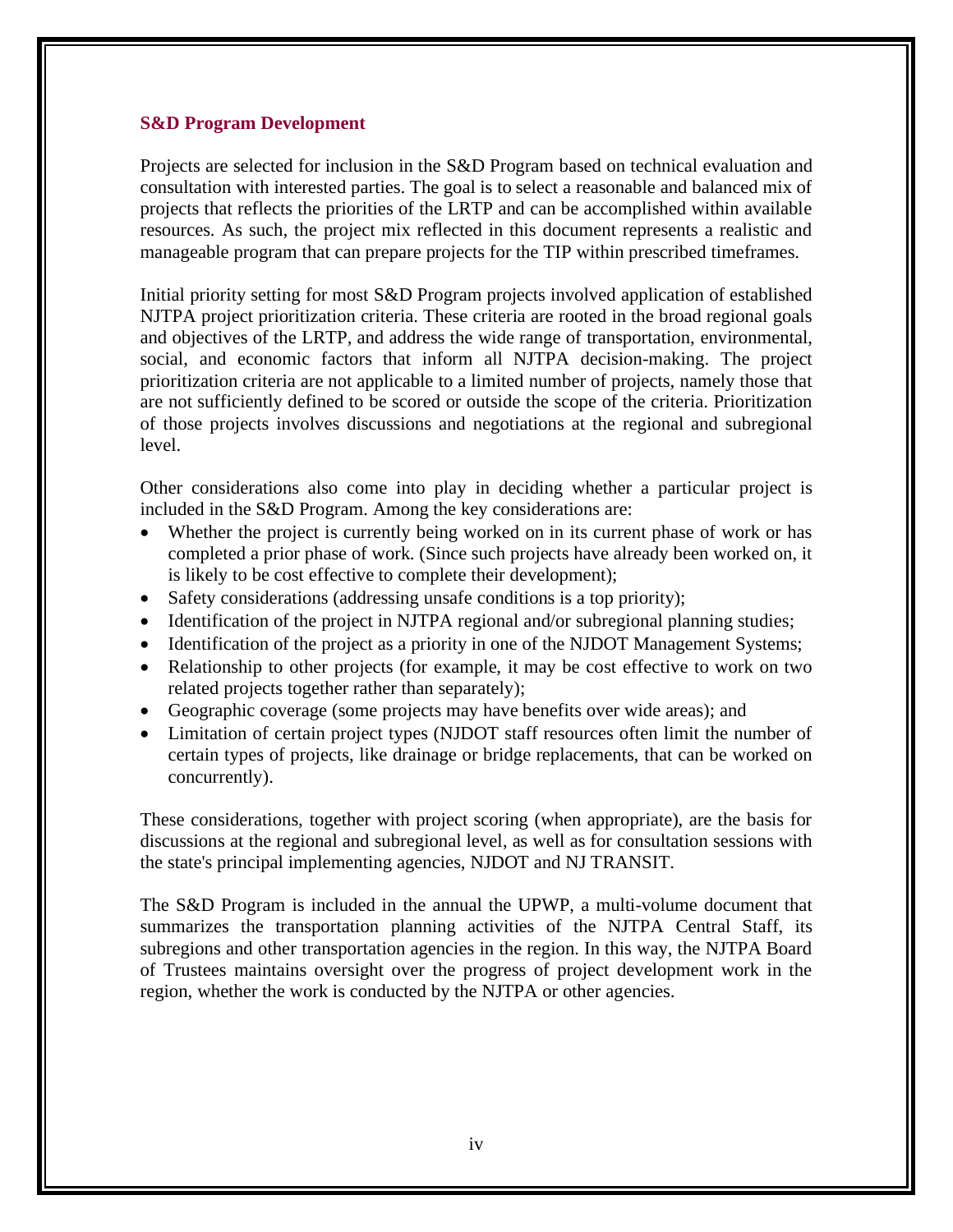#### **Initiation of New Projects and Subsequent Planning Cycles**

Each year, there is an opportunity to advance the development of a select number of new projects through their inclusion in the S&D Program. While most of the projects in the S&D Program represent work carried over from previous years, there is some capacity for new projects identified in the LRTP.

In addition, specific transportation needs can be identified through Central Staff research; input from elected officials, stakeholders and/or the public; and interagency coordination. These needs are identified through a variety of sources including planning, corridor and subarea studies, management systems and the work conducted by the state's operating agencies. For instance, the bridge, safety, drainage, and pavement management systems operated by NJDOT generate new and accruing needs. For any of these to go forward, they must be consistent with the needs and priorities of the LRTP.

For a new project to be considered for inclusion in the S&D Program, the relevant transportation needs and issues must be sufficiently defined and documented through NJTPA or partner agency analysis. Additional information on the NJTPA's local capital project intake and delivery process is available at [https://www.njtpa.org/Projects-](https://www.njtpa.org/Projects-Programs/Local-Programs/LCDP-Details.aspx?ext=)[Programs/Local-Programs/LCDP-Details.](https://www.njtpa.org/Projects-Programs/Local-Programs/LCDP-Details.aspx?ext=)

Further information on NJDOT's capital project intake and delivery process can be found on their website at [https://www.state.nj.us/transportation/capital/pd/.](https://www.state.nj.us/transportation/capital/pd/)

Projects can also be initiated through federal transportation acts passed by Congress. Congressionally designated funds for specific projects include "demonstration" (DEMO) funding provided under ISTEA, as well as "high priority project" (HPP) funding under TEA-21 and HPP funds under SAFETEA-LU.

It should be noted that Operations and Maintenance Projects are not included in the S&D Program or TIP as an individual project or program listing. These types of projects are incorporated directly into the Operations and Maintenance budget line items in the TIP for implementation. An example of this type of project is a minor roadway resurfacing.

Once a project is programmed into the TIP and is ready to advance to the next phase of development, it is no longer listed in the S&D Program. Concept development studies that are completed with a Preliminary Preferred Alternative (PPA) of "no build" are also removed from the S&D Program.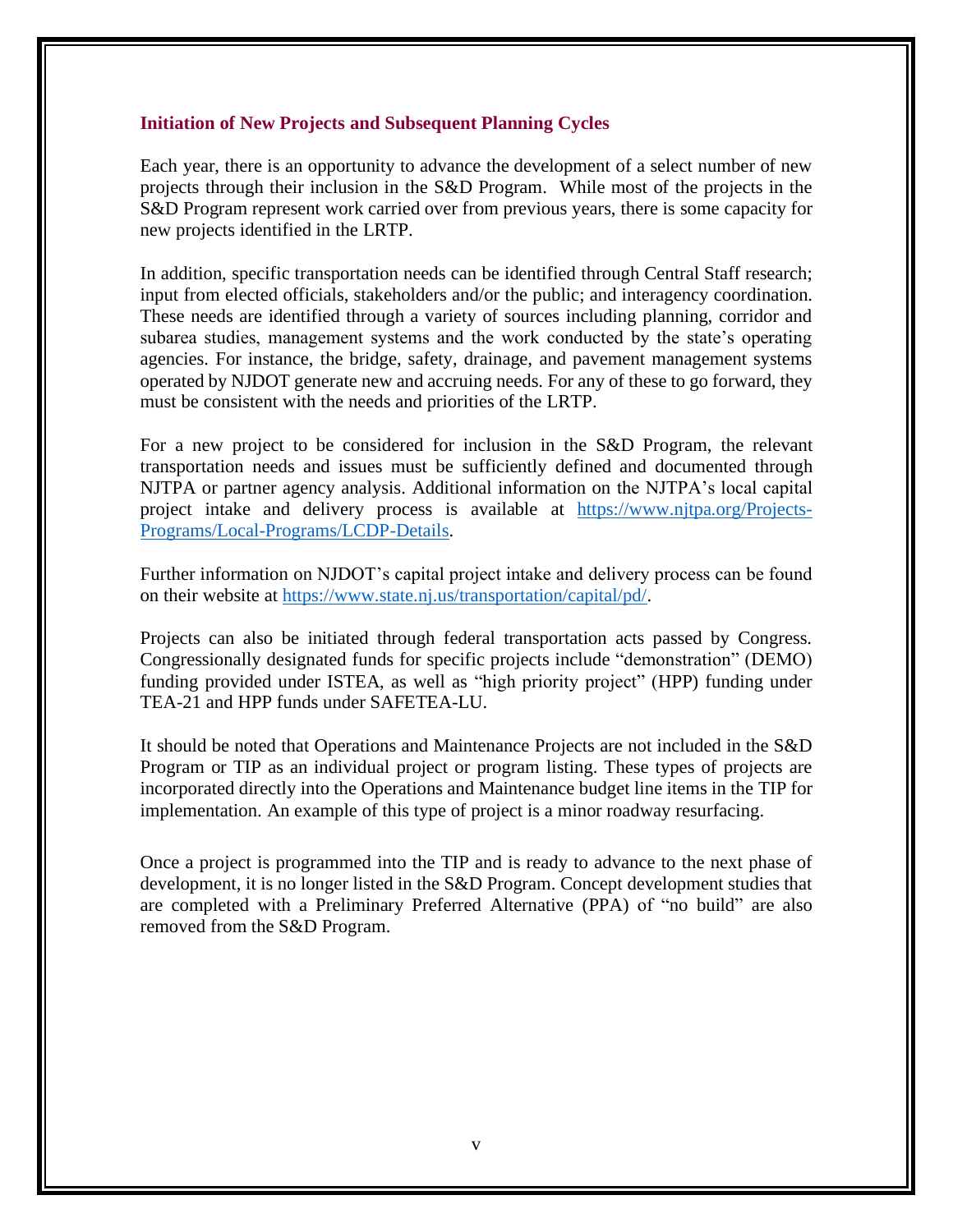# **FY 2022 Study Development**

## **Bergen County**

| 17414     |                                                                                 | Hendricks Causeway (CR 124 I), Bridge over Northern Running Track                                                                                                                                                                                                                                                                                                                                                                                                                                                                                                                                             |
|-----------|---------------------------------------------------------------------------------|---------------------------------------------------------------------------------------------------------------------------------------------------------------------------------------------------------------------------------------------------------------------------------------------------------------------------------------------------------------------------------------------------------------------------------------------------------------------------------------------------------------------------------------------------------------------------------------------------------------|
| Counties: | Bergen                                                                          | Municipalities:<br>Ridgefield Boro                                                                                                                                                                                                                                                                                                                                                                                                                                                                                                                                                                            |
| Sponsor:  | <b>NJDOT</b>                                                                    | MP: 0.05 - 0.08                                                                                                                                                                                                                                                                                                                                                                                                                                                                                                                                                                                               |
|           |                                                                                 | Initiated by the Bridge Management System, this study will examine the replacement of the bridge, built in 1931.                                                                                                                                                                                                                                                                                                                                                                                                                                                                                              |
| 9240      |                                                                                 | Route 1&9, Bridge over NYS&W RR & Division Street to Fairview Avenue                                                                                                                                                                                                                                                                                                                                                                                                                                                                                                                                          |
| Counties: | Bergen Hudson                                                                   | Municipalities:<br>Fairview Boro North Bergen Twp                                                                                                                                                                                                                                                                                                                                                                                                                                                                                                                                                             |
| Sponsor:  | <b>NJDOT</b>                                                                    | MP: 60.56 - 61.10                                                                                                                                                                                                                                                                                                                                                                                                                                                                                                                                                                                             |
|           | Fairview Avenue will also be examined.                                          | Initiated by the Bridge Management System, this study will examine the rehabilitation/replacement of the bridge, built in 1942. Improvements to<br>Route 1&9, from south of Division Street to the intersection of Fairview Avenue, with minor improvements to the intersection of Route 1&9 and                                                                                                                                                                                                                                                                                                              |
| 03312     | Route 1&9, Route 22 to Route 46, ITS Improvements                               |                                                                                                                                                                                                                                                                                                                                                                                                                                                                                                                                                                                                               |
| Counties: | Essex Hudson Bergen                                                             | Municipalities:<br>Various                                                                                                                                                                                                                                                                                                                                                                                                                                                                                                                                                                                    |
| Sponsor:  | <b>NJDOT</b>                                                                    | MP: 47.80 - 62.80                                                                                                                                                                                                                                                                                                                                                                                                                                                                                                                                                                                             |
|           | optic connection schedules and equipment and construction specifications.       | A Problem Statement has been received which indicates there is a missing link of communications infrastructure for incident management, traffic<br>signal control and traffic surveillance. This project would provide for the design and construction of approximately 15 miles of conduit and fiber optic<br>cable and the necessary communications equipment to connect the existing ITS facilities located in Newark to those located in Palisades Park.<br>Preparation of the contract documents would include the development of roadway plans, system connection details, block wiring diagrams, fiber |
| 14424     | Route 9W, Bridge over Route 95, 1& 9, 46, and 4                                 |                                                                                                                                                                                                                                                                                                                                                                                                                                                                                                                                                                                                               |
| Counties: | Bergen                                                                          | Municipalities:<br>Fort Lee Boro                                                                                                                                                                                                                                                                                                                                                                                                                                                                                                                                                                              |
| Sponsor:  | <b>NJDOT</b>                                                                    | MP: 0.05                                                                                                                                                                                                                                                                                                                                                                                                                                                                                                                                                                                                      |
|           |                                                                                 | Initiated by the Bridge Management System, this study will examine the rehabilitation/replacement of the bridge, built in 1930 and modified in 1964.                                                                                                                                                                                                                                                                                                                                                                                                                                                          |
| 11406     | Route 9W, Palisades Avenue to New York State Line                               |                                                                                                                                                                                                                                                                                                                                                                                                                                                                                                                                                                                                               |
| Counties: | Bergen                                                                          | Municipalities:<br>Englewood Cliffs Boro Alpine Boro Tenafly Boro                                                                                                                                                                                                                                                                                                                                                                                                                                                                                                                                             |
| Sponsor:  | <b>NJDOT</b>                                                                    | MP: 2.19 - 11.17                                                                                                                                                                                                                                                                                                                                                                                                                                                                                                                                                                                              |
|           | drainage grate improvements will be implemented to address these safety issues. | Identified by the Route 9W Assessment for Bicycle and Pedestrian Needs, the limited ability of this roadway to accommodate bicycle traffic and<br>pedestrian crossings at NJ Transit bus stops was identified as a safety deficiency. Bicycle and pedestrian compatibility signing, striping, and                                                                                                                                                                                                                                                                                                             |
| 18374     | Route 17, Cameron Road to Parkway                                               |                                                                                                                                                                                                                                                                                                                                                                                                                                                                                                                                                                                                               |
| Counties: | Bergen                                                                          | Saddle River Boro<br>Municipalities:                                                                                                                                                                                                                                                                                                                                                                                                                                                                                                                                                                          |
| Sponsor:  | <b>NJDOT</b>                                                                    | MP: 20.17-21.29                                                                                                                                                                                                                                                                                                                                                                                                                                                                                                                                                                                               |
|           |                                                                                 | This project will address traffic and safety improvements at Route 17, Cameron Road to Parkway.                                                                                                                                                                                                                                                                                                                                                                                                                                                                                                               |
| 16348     | Route 46, Bridge over Erie-Lackawanna Railroad                                  |                                                                                                                                                                                                                                                                                                                                                                                                                                                                                                                                                                                                               |
| Counties: | Bergen                                                                          | Municipalities:<br>Saddle Brook Twp                                                                                                                                                                                                                                                                                                                                                                                                                                                                                                                                                                           |
| Sponsor:  | <b>NJDOT</b>                                                                    | MP: 65.4                                                                                                                                                                                                                                                                                                                                                                                                                                                                                                                                                                                                      |
|           |                                                                                 | Initiated by the Bridge Management System, this study will examine replacing the structurally deficient bridge, built in 1936.                                                                                                                                                                                                                                                                                                                                                                                                                                                                                |
| 14418     | Route 46, Bridges over Route 17                                                 |                                                                                                                                                                                                                                                                                                                                                                                                                                                                                                                                                                                                               |
| Counties: | Bergen                                                                          | Municipalities:<br>Hasbrouck Heights Boro                                                                                                                                                                                                                                                                                                                                                                                                                                                                                                                                                                     |
| Sponsor:  | <b>NJDOT</b>                                                                    | MP: 68.01 - 68.11                                                                                                                                                                                                                                                                                                                                                                                                                                                                                                                                                                                             |
|           |                                                                                 | Initiated by the Bridge Management System, this study will determine whether the bridges, built in the 1930s, will be rehabilitated or replaced.                                                                                                                                                                                                                                                                                                                                                                                                                                                              |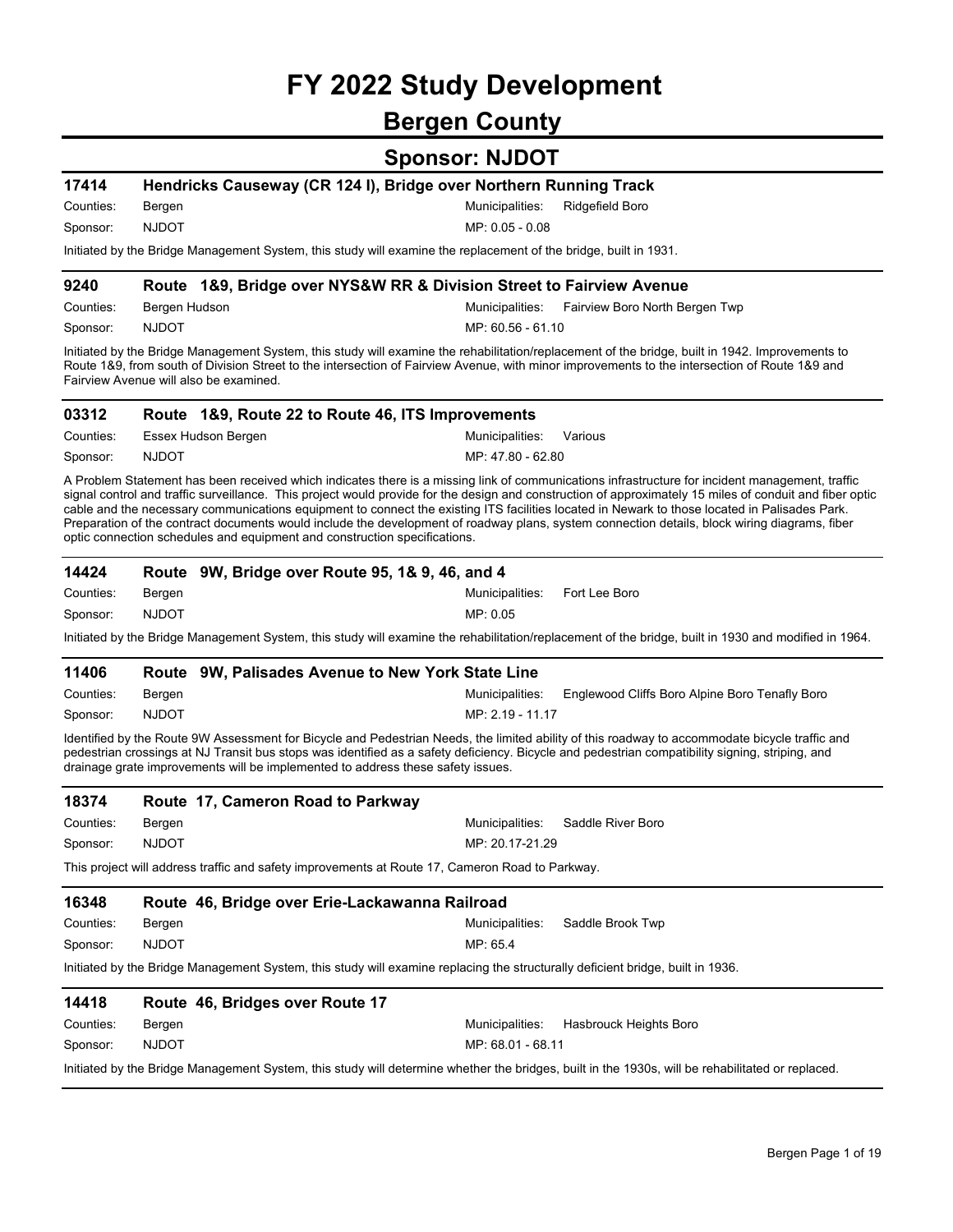| 16343     | Route 63, Bridge over Fairview Avenue                                                                                                                                                |                 |                                    |
|-----------|--------------------------------------------------------------------------------------------------------------------------------------------------------------------------------------|-----------------|------------------------------------|
| Counties: | Bergen                                                                                                                                                                               | Municipalities: | <b>Fairview Boro</b>               |
| Sponsor:  | <b>NJDOT</b>                                                                                                                                                                         | MP: 0.26        |                                    |
|           | Initiated by the Bridge Management System, this study will examine replacing the structurally deficient bridge, built in 1925.                                                       |                 |                                    |
| 11381     | <b>Route 208, Bergen County Drainage Improvements</b>                                                                                                                                |                 |                                    |
| Counties: | Bergen                                                                                                                                                                               | Municipalities: | Wyckoff Twp Franklin Lakes Boro    |
| Sponsor:  | <b>NJDOT</b>                                                                                                                                                                         | MP: 5.3 - 8.5   |                                    |
|           | Initiated by the Drainage Management System (DMS), this project will address drainage issues within the project limits, including three locations<br>ranked 5, 11 and 37 by the DMS. |                 |                                    |
| 15430     | Route 3 EB, Bridge over Hackensack River & Meadowlands Parkway                                                                                                                       |                 |                                    |
| Counties: | Bergen Hudson                                                                                                                                                                        | Municipalities: | East Rutherford Boro Secaucus Town |
| Sponsor:  | <b>NJDOT</b>                                                                                                                                                                         | MP: 8.5         |                                    |
|           | Initiated from the Bridge Management System, this study will examine rehabilitation/replacement of the structurally deficient and functionally                                       |                 |                                    |

obsolete bridge, built in 1934 and modified in 1963.

#### MP: 64.250-64.250 Counties: Bergen Municipalities: Fort Lee Boro **12316 Washington Terrace Pedestrian Bridge over US Rts 1 &9 and 46** Sponsor: NULL

The structure is functionally obsolete due to substandard vertical underclearance which warrants bridge be raised or replaced to substantially increase its vertical underclearance to improve the clearance on this corridor. A Tier 2 study has been initiated to develop a signage project to help address the safety concern associated with the subject bridge's substandard vertical underclearance. In anticipation of forwarding the signage project to Maintenance for execution, construction funding is needed in FY 2013.

### **Sponsor: LOCAL**

### **N2003 Oradell Avenue, Bridge over Hackensack River**

Counties: Bergen **Municipalities: Oradell Boro** Sponsor: Bergen County

Bridge was constructed in 1904. The structure had a major reconstruction in 1970 and rehabilitated in 1995 with funding provided by NJDOT-LA. The bridge is structurally deficient and functionally obsolete. Superstructure is in poor condition due to section loss and deformed bottom flange plates as a result of the significant rust between the steel plates at midspan of the girders, holes in the bottom girder flanges, and section loss to the sidewalk cantilevered struts. The structure is classified as fracture critical. Oradell train station adjacent to bridge.

MP: 0.10-0.20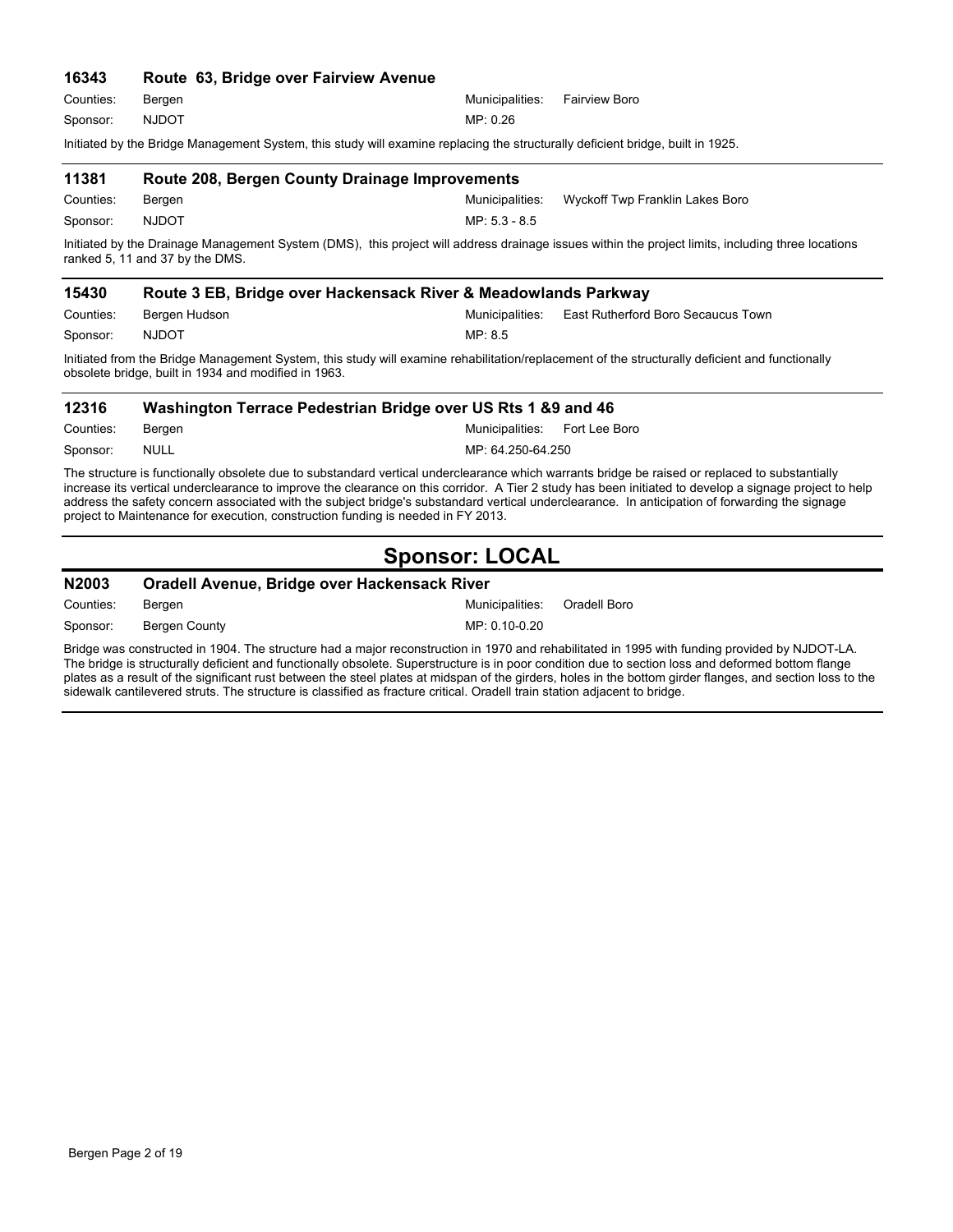## **Essex County**

## **Sponsor: NJDOT**

| 03312                                                                                                                                                                                                                                                                                                                                                                                                                                                                                                                                                                                                                                                                                      | Route 1&9, Route 22 to Route 46, ITS Improvements                               |                                   |  |  |
|--------------------------------------------------------------------------------------------------------------------------------------------------------------------------------------------------------------------------------------------------------------------------------------------------------------------------------------------------------------------------------------------------------------------------------------------------------------------------------------------------------------------------------------------------------------------------------------------------------------------------------------------------------------------------------------------|---------------------------------------------------------------------------------|-----------------------------------|--|--|
| Counties:                                                                                                                                                                                                                                                                                                                                                                                                                                                                                                                                                                                                                                                                                  | Essex Hudson Bergen                                                             | Municipalities:<br>Various        |  |  |
| Sponsor:                                                                                                                                                                                                                                                                                                                                                                                                                                                                                                                                                                                                                                                                                   | <b>NJDOT</b>                                                                    | MP: 47.80 - 62.80                 |  |  |
| A Problem Statement has been received which indicates there is a missing link of communications infrastructure for incident management, traffic<br>signal control and traffic surveillance. This project would provide for the design and construction of approximately 15 miles of conduit and fiber optic<br>cable and the necessary communications equipment to connect the existing ITS facilities located in Newark to those located in Palisades Park.<br>Preparation of the contract documents would include the development of roadway plans, system connection details, block wiring diagrams, fiber<br>optic connection schedules and equipment and construction specifications. |                                                                                 |                                   |  |  |
| 18348                                                                                                                                                                                                                                                                                                                                                                                                                                                                                                                                                                                                                                                                                      | Route 10, Eisenhower Parkway (CR 609) and CR 508 (West Northfield Avenue) Intxn |                                   |  |  |
| Counties:                                                                                                                                                                                                                                                                                                                                                                                                                                                                                                                                                                                                                                                                                  | Essex                                                                           | Municipalities:<br>Livingston Twp |  |  |
| Sponsor:                                                                                                                                                                                                                                                                                                                                                                                                                                                                                                                                                                                                                                                                                   | <b>NJDOT</b>                                                                    | MP: 18.70-18.81                   |  |  |
| This project will address safety improvements at the intersections of Route 10, Eisenhower Parkway (CR 609) and CR 508 (W Northfield Avenue).                                                                                                                                                                                                                                                                                                                                                                                                                                                                                                                                              |                                                                                 |                                   |  |  |
| 99381                                                                                                                                                                                                                                                                                                                                                                                                                                                                                                                                                                                                                                                                                      | Route 21, Newark Needs Analysis, Murray Street to Edison Place                  |                                   |  |  |
| Counties:                                                                                                                                                                                                                                                                                                                                                                                                                                                                                                                                                                                                                                                                                  | Essex                                                                           | Municipalities:<br>Newark City    |  |  |
| Sponsor:                                                                                                                                                                                                                                                                                                                                                                                                                                                                                                                                                                                                                                                                                   | <b>NJDOT</b>                                                                    | MP: 1.20 - 2.25                   |  |  |

The Feasibility Assessment will provide recommendations to relieve traffic congestion via potential widening as well as providing for safety and pedestrian improvements.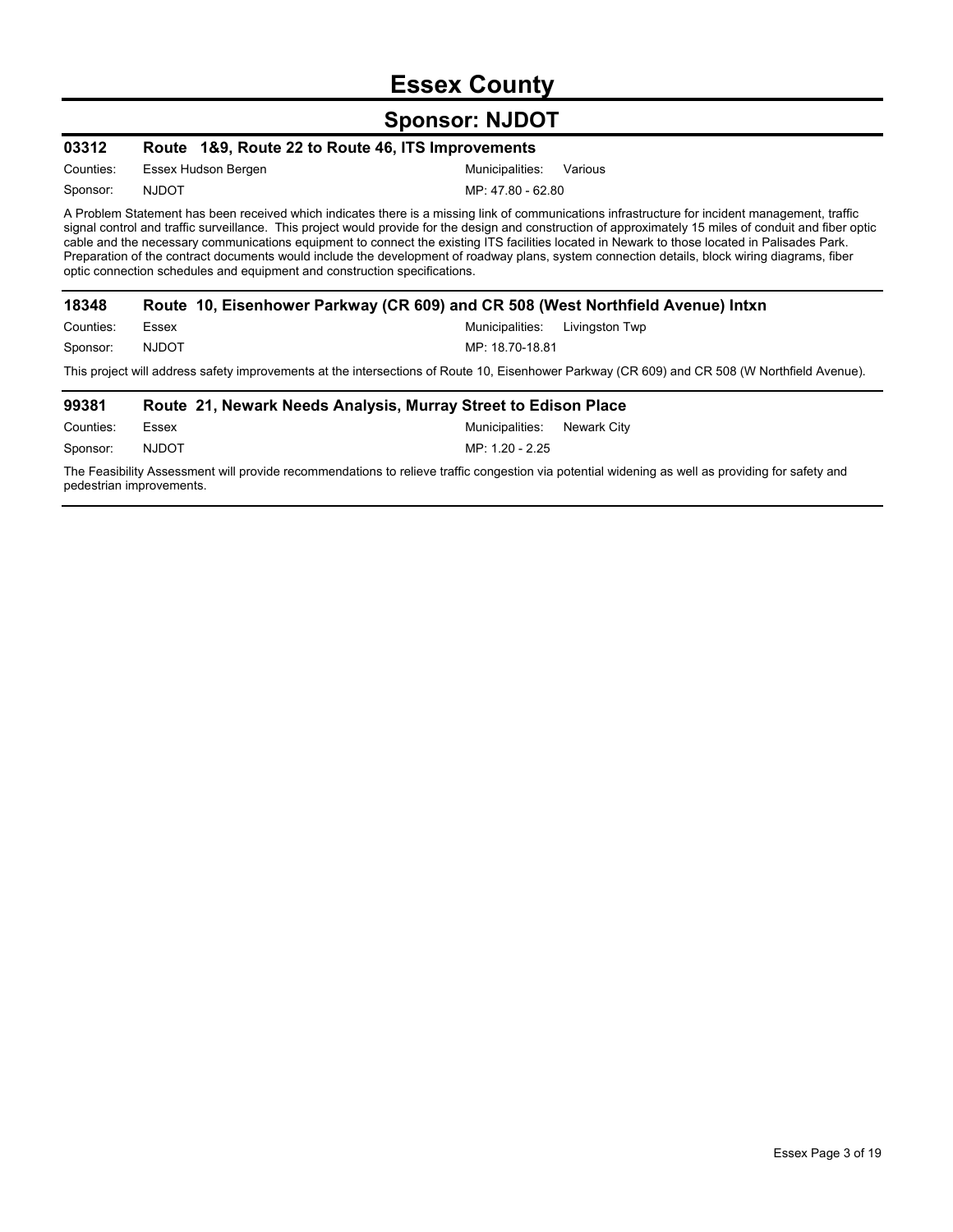# **Hudson County**

| 18307                      |                                                                                                                                 | Baldwin Avenue, Bridge over Passaic and Harsimus Branch                                                                                                                                                                                                                                          |                                                                                                                                                                                                                                                                                                                                                                                                                                                              |  |  |  |
|----------------------------|---------------------------------------------------------------------------------------------------------------------------------|--------------------------------------------------------------------------------------------------------------------------------------------------------------------------------------------------------------------------------------------------------------------------------------------------|--------------------------------------------------------------------------------------------------------------------------------------------------------------------------------------------------------------------------------------------------------------------------------------------------------------------------------------------------------------------------------------------------------------------------------------------------------------|--|--|--|
| Counties:                  | Hudson                                                                                                                          | Municipalities:                                                                                                                                                                                                                                                                                  | Jersey City                                                                                                                                                                                                                                                                                                                                                                                                                                                  |  |  |  |
| Sponsor:                   | <b>NJDOT</b>                                                                                                                    | MP: 0.82                                                                                                                                                                                                                                                                                         |                                                                                                                                                                                                                                                                                                                                                                                                                                                              |  |  |  |
|                            | Initiated by the Bridge Management System, this study will examine the rehabilitation/replacement of the bridge, built in 1928. |                                                                                                                                                                                                                                                                                                  |                                                                                                                                                                                                                                                                                                                                                                                                                                                              |  |  |  |
| 18322                      |                                                                                                                                 | Central Avenue (CR 659), Bridge over Route 1&9T                                                                                                                                                                                                                                                  |                                                                                                                                                                                                                                                                                                                                                                                                                                                              |  |  |  |
| Counties:                  | Hudson                                                                                                                          | Municipalities:                                                                                                                                                                                                                                                                                  | Kearny Town                                                                                                                                                                                                                                                                                                                                                                                                                                                  |  |  |  |
| Sponsor:                   | <b>NJDOT</b>                                                                                                                    | MP: 1.72-1.82                                                                                                                                                                                                                                                                                    |                                                                                                                                                                                                                                                                                                                                                                                                                                                              |  |  |  |
|                            |                                                                                                                                 | Initiated by the Bridge Management System, this project will replace or rehabilitate the structurally deficient bridge.                                                                                                                                                                          |                                                                                                                                                                                                                                                                                                                                                                                                                                                              |  |  |  |
| 18317                      |                                                                                                                                 | CR 501 (JFK Blvd), Rt 139 Conrail Viaduct Spans                                                                                                                                                                                                                                                  |                                                                                                                                                                                                                                                                                                                                                                                                                                                              |  |  |  |
| Counties:                  | Hudson                                                                                                                          | Municipalities:                                                                                                                                                                                                                                                                                  | Jersey City                                                                                                                                                                                                                                                                                                                                                                                                                                                  |  |  |  |
| Sponsor:                   | <b>NJDOT</b>                                                                                                                    | MP: 31.11                                                                                                                                                                                                                                                                                        |                                                                                                                                                                                                                                                                                                                                                                                                                                                              |  |  |  |
|                            |                                                                                                                                 | This project will address the CR 501 bridge over Rt. 139, the Conrail Viaduct Spans 1 to 3, and Rt. 139 retaining walls along Ramp O.                                                                                                                                                            |                                                                                                                                                                                                                                                                                                                                                                                                                                                              |  |  |  |
| 18365                      |                                                                                                                                 | Route 1&9 (Tonnelle Avenue), Manhattan Avenue                                                                                                                                                                                                                                                    |                                                                                                                                                                                                                                                                                                                                                                                                                                                              |  |  |  |
| Counties:                  | Hudson                                                                                                                          | Municipalities:                                                                                                                                                                                                                                                                                  | Jersey City                                                                                                                                                                                                                                                                                                                                                                                                                                                  |  |  |  |
| Sponsor:                   | <b>NJDOT</b>                                                                                                                    | MP: 55.18                                                                                                                                                                                                                                                                                        |                                                                                                                                                                                                                                                                                                                                                                                                                                                              |  |  |  |
|                            |                                                                                                                                 | crashes, alleviate congestion, and improve travel time reliability.                                                                                                                                                                                                                              | This project will address operational improvements at Route 1&9 (Tonnelle Avenue), Manhattan Avenue. The purpose is to reduce the number of                                                                                                                                                                                                                                                                                                                  |  |  |  |
| 18327                      | Route                                                                                                                           | 1&9, 51st Street to 89th Street                                                                                                                                                                                                                                                                  |                                                                                                                                                                                                                                                                                                                                                                                                                                                              |  |  |  |
| Counties:                  | Hudson                                                                                                                          | Municipalities:                                                                                                                                                                                                                                                                                  | North Bergen Twp                                                                                                                                                                                                                                                                                                                                                                                                                                             |  |  |  |
| Sponsor:                   | <b>NJDOT</b>                                                                                                                    | MP: 58.44-60.44                                                                                                                                                                                                                                                                                  |                                                                                                                                                                                                                                                                                                                                                                                                                                                              |  |  |  |
| will be addressed as well. |                                                                                                                                 |                                                                                                                                                                                                                                                                                                  | This project will address operational and safety improvements at Route 1&9, 51st Street to 89th Street. Safety concerns for the bike/pedestrian path                                                                                                                                                                                                                                                                                                         |  |  |  |
| 9240                       |                                                                                                                                 | Route 1&9, Bridge over NYS&W RR & Division Street to Fairview Avenue                                                                                                                                                                                                                             |                                                                                                                                                                                                                                                                                                                                                                                                                                                              |  |  |  |
| Counties:                  | Bergen Hudson                                                                                                                   | Municipalities:                                                                                                                                                                                                                                                                                  | Fairview Boro North Bergen Twp                                                                                                                                                                                                                                                                                                                                                                                                                               |  |  |  |
| Sponsor:                   | <b>NJDOT</b>                                                                                                                    | MP: 60.56 - 61.10                                                                                                                                                                                                                                                                                |                                                                                                                                                                                                                                                                                                                                                                                                                                                              |  |  |  |
|                            | Fairview Avenue will also be examined.                                                                                          | Initiated by the Bridge Management System, this study will examine the rehabilitation/replacement of the bridge, built in 1942. Improvements to<br>Route 1&9, from south of Division Street to the intersection of Fairview Avenue, with minor improvements to the intersection of Route 1&9 and |                                                                                                                                                                                                                                                                                                                                                                                                                                                              |  |  |  |
| 03312                      |                                                                                                                                 | Route 1&9, Route 22 to Route 46, ITS Improvements                                                                                                                                                                                                                                                |                                                                                                                                                                                                                                                                                                                                                                                                                                                              |  |  |  |
| Counties:                  | Essex Hudson Bergen                                                                                                             | Municipalities:                                                                                                                                                                                                                                                                                  | Various                                                                                                                                                                                                                                                                                                                                                                                                                                                      |  |  |  |
| Sponsor:                   | <b>NJDOT</b>                                                                                                                    | MP: 47.80 - 62.80                                                                                                                                                                                                                                                                                |                                                                                                                                                                                                                                                                                                                                                                                                                                                              |  |  |  |
|                            |                                                                                                                                 | cable and the necessary communications equipment to connect the existing ITS facilities located in Newark to those located in Palisades Park.<br>optic connection schedules and equipment and construction specifications.                                                                       | A Problem Statement has been received which indicates there is a missing link of communications infrastructure for incident management, traffic<br>signal control and traffic surveillance. This project would provide for the design and construction of approximately 15 miles of conduit and fiber optic<br>Preparation of the contract documents would include the development of roadway plans, system connection details, block wiring diagrams, fiber |  |  |  |
| 15430                      |                                                                                                                                 | Route 3 EB, Bridge over Hackensack River & Meadowlands Parkway                                                                                                                                                                                                                                   |                                                                                                                                                                                                                                                                                                                                                                                                                                                              |  |  |  |
| Counties:                  | Bergen Hudson                                                                                                                   | Municipalities:                                                                                                                                                                                                                                                                                  | East Rutherford Boro Secaucus Town                                                                                                                                                                                                                                                                                                                                                                                                                           |  |  |  |
| Sponsor:                   | <b>NJDOT</b>                                                                                                                    | MP: 8.5                                                                                                                                                                                                                                                                                          |                                                                                                                                                                                                                                                                                                                                                                                                                                                              |  |  |  |
|                            | obsolete bridge, built in 1934 and modified in 1963.                                                                            | Initiated from the Bridge Management System, this study will examine rehabilitation/replacement of the structurally deficient and functionally                                                                                                                                                   |                                                                                                                                                                                                                                                                                                                                                                                                                                                              |  |  |  |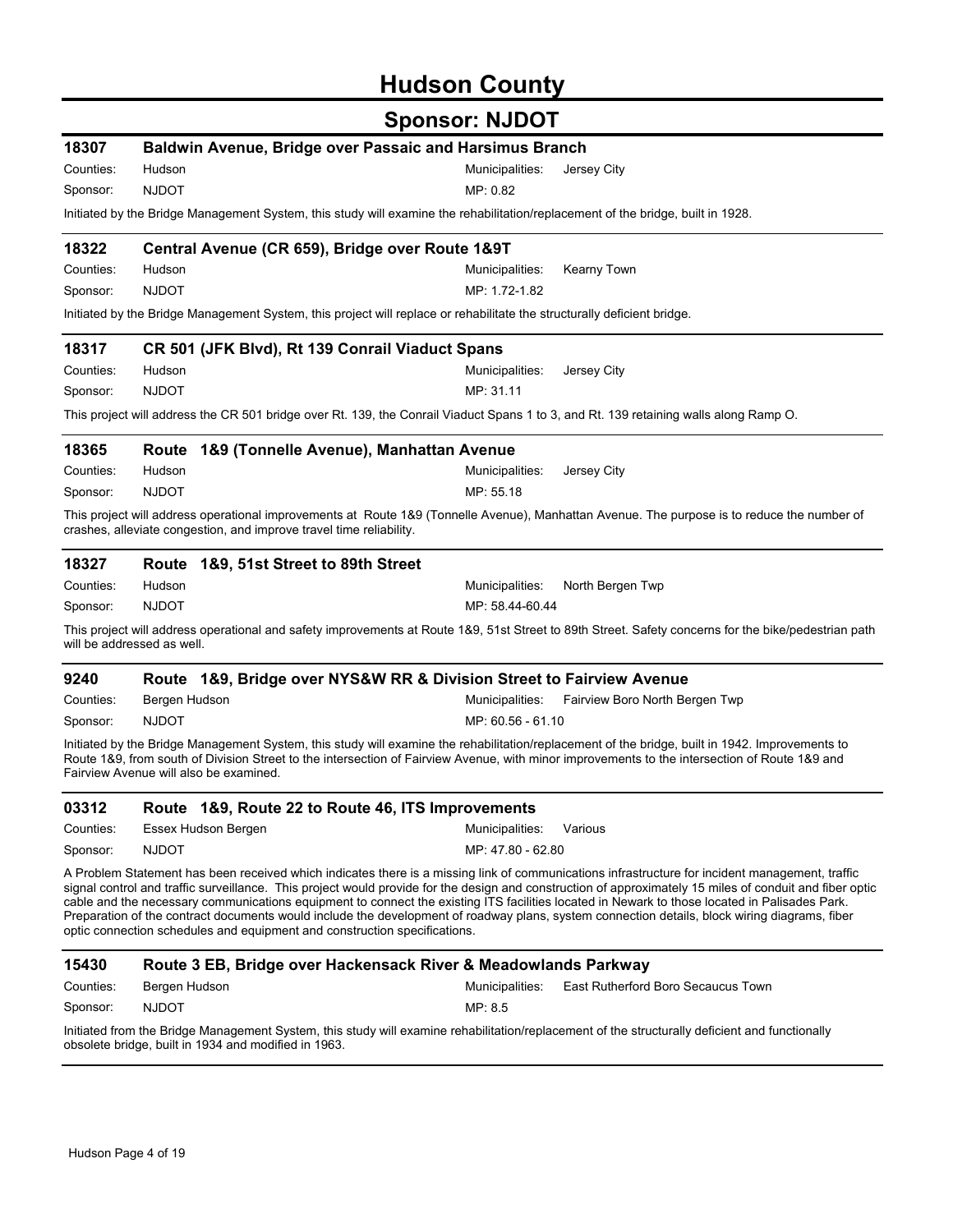### **Sponsor: LOCAL**

| N1702     | Koppers Coke Access Road (Liberty Corridor) |                                                                                                                                                                                                                                            |
|-----------|---------------------------------------------|--------------------------------------------------------------------------------------------------------------------------------------------------------------------------------------------------------------------------------------------|
| Counties: | Hudson                                      | Municipalities:<br>Kearny Town                                                                                                                                                                                                             |
| Sponsor:  | <b>Hudson County</b>                        |                                                                                                                                                                                                                                            |
|           |                                             | The proposed access road development on the Koppers Coke Peninsula will include 1.9 million square feet of warehousing and the NJ TRANSIT<br>microgrid. The following federal appropriation was allocated to this project, DEMO ID #NJ272. |
| N1802     | <b>Meadowlands Parkway Bridge</b>           |                                                                                                                                                                                                                                            |
| Counties: | Hudson                                      | Municipalities:<br>Secaucus Town                                                                                                                                                                                                           |
| Sponsor:  | <b>Hudson County</b>                        | MP: 1.4-1.6                                                                                                                                                                                                                                |
|           |                                             | The bridge was built in 1973 and it connects State Route 3, the Frank Lautenberg Intermodal Facility and the NJ Turnpike Exit 15X. The bridge is a                                                                                         |

4-span simply supported multi stringer bridge and crosses over the NJ Transit's Norfolk Southern line. **06307 Route 440/1&9, Boulevard through Jersey City**

| Counties: Hudson     | Municipalities: Jersey City                |
|----------------------|--------------------------------------------|
| Sponsor: Jersey City | MP: Rt. 440 24.10-26.18 Rt. 1&9T 2.30-3.80 |

This study intends to consider allowing Rt. 440/Rt. 1&9 to function as a principal arterial and as a neighborhood main street. The project would improve connections between the local street network and address safety concerns for pedestrians and bicyclists. Part of the plan is the creation of an urban boulevard along Rt. 440/1&9 in order to separate local and express traffic. Light rail expansion and other aesthetic improvements will be included in the study.

The federal SAFETEA-LU legislation provided a special appropriation for concept development designs. A boulevard on Rt. 440 and Rt. 1&9 through Jersey City is planned.

The following special federal appropriations were allocated to this project: FY05 SAFETEA LU/HPP \$1,800,000. Bill lines #350 and #3567, (ID# NJ 130 and ID# NJ 243).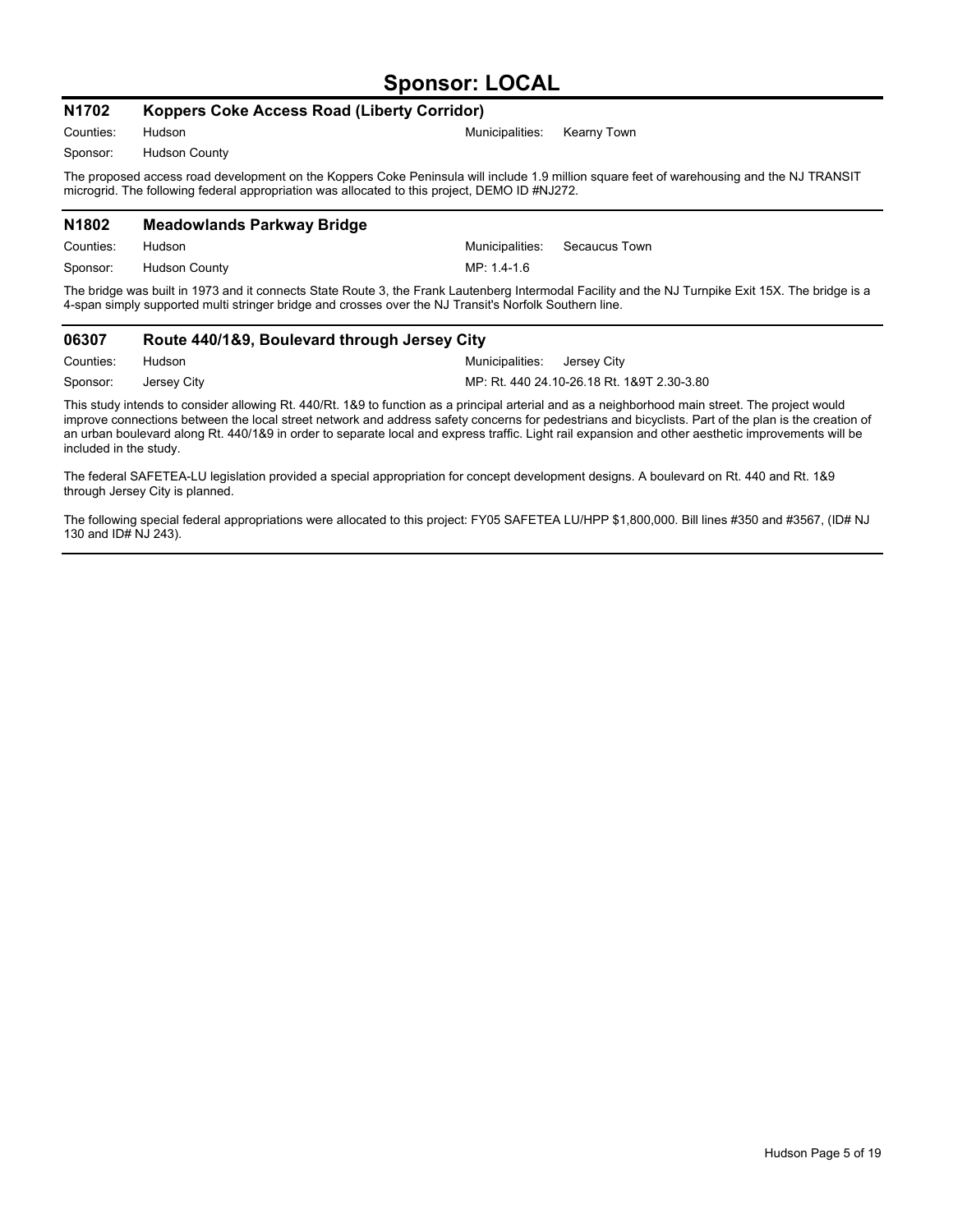# **Hunterdon County**

| 16341     | Route 78, Bridge over Beaver Brook       |                                                                                                                                                |
|-----------|------------------------------------------|------------------------------------------------------------------------------------------------------------------------------------------------|
| Counties: | Hunterdon                                | Municipalities:<br><b>Clinton Twp</b>                                                                                                          |
| Sponsor:  | <b>NJDOT</b>                             | MP: 18.3                                                                                                                                       |
|           |                                          | Initiated by the Bridge Management System, this study will examine replacing the structurally deficient bridge, built in 1941.                 |
| 16338     | Route 173, Bridge over Mulhockaway Creek |                                                                                                                                                |
| Counties: | Hunterdon                                | Municipalities:<br>Union Twp                                                                                                                   |
| Sponsor:  | <b>NJDOT</b>                             | MP: 8.98                                                                                                                                       |
|           |                                          | Initiated from the Bridge Management System, this project will replace the structurally deficient bridge, built in 1920.                       |
| 16362     |                                          | Route 173, CR 513 (Pittstown Rd) to Beaver Avenue (CR 626)                                                                                     |
| Counties: | Hunterdon                                | Municipalities:<br>Clinton Twp Franklin Twp Union Twp                                                                                          |
| Sponsor:  | <b>NJDOT</b>                             | MP: 12.98-14.62                                                                                                                                |
|           |                                          | This project will improve pedestrian safety with construction of sidewalks, ADA ramps, and upgraded traffic signals within the project limits. |
| 17336     |                                          | Route 179, Bridge over Back Brook (Ringoes Creek)                                                                                              |
| Counties: | Hunterdon                                | Municipalities:<br>East Amwell Twp                                                                                                             |
| Sponsor:  | <b>NJDOT</b>                             | MP: 6.12-6.21                                                                                                                                  |
|           |                                          | Initiated from the Bridge Management System, this project will replace the structurally deficient bridge, built in 1923.                       |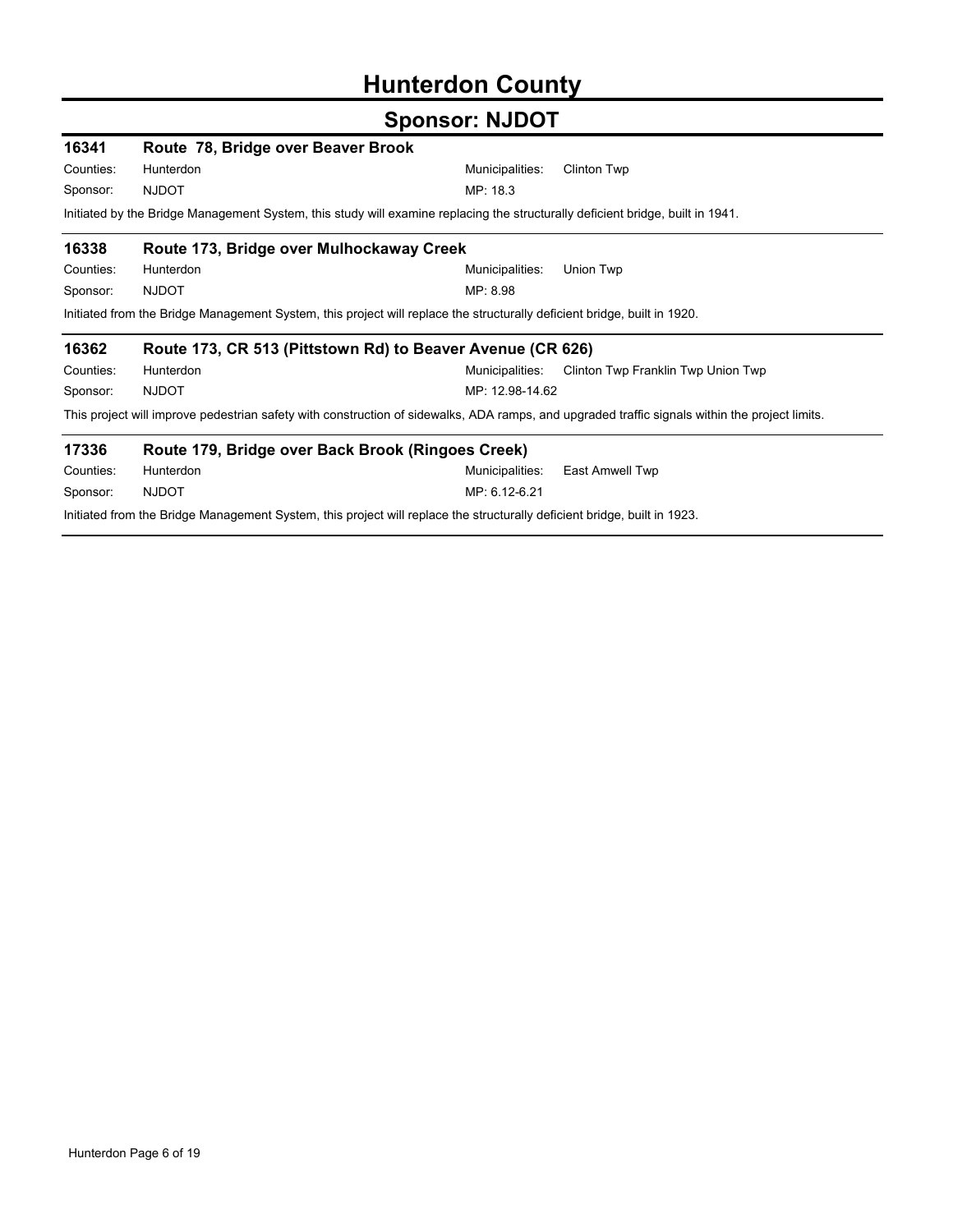# **Middlesex County**

|                  |                                                                                       | ו טשטו הוטטווט                                                                                                                                                                                                                                                                                                                                                                                                                                   |
|------------------|---------------------------------------------------------------------------------------|--------------------------------------------------------------------------------------------------------------------------------------------------------------------------------------------------------------------------------------------------------------------------------------------------------------------------------------------------------------------------------------------------------------------------------------------------|
| 17424            |                                                                                       | Bordentown Avenue (CR 615), Burlew Place/Kenneth Avenue and Eugene Boulevard Intersections                                                                                                                                                                                                                                                                                                                                                       |
| Counties:        | Middlesex                                                                             | Sayreville Boro<br>Municipalities:                                                                                                                                                                                                                                                                                                                                                                                                               |
| Sponsor:         | <b>NJDOT</b>                                                                          | MP: 22.31 - 22.5                                                                                                                                                                                                                                                                                                                                                                                                                                 |
|                  |                                                                                       | This project will address safety improvements at the intersections of Route 9, Bordentown Avenue/ Burlew Place/Kenneth and Bordentown<br>Avenue/Eugene Blvd. The purpose is to reduce the crashes, vehicular turbulence, and congestion.                                                                                                                                                                                                         |
| 17415            |                                                                                       | CR 527 (Old Bridge Turnpike), Bridge over Sayreville Secondary (NS)                                                                                                                                                                                                                                                                                                                                                                              |
| Counties:        | Middlesex                                                                             | Municipalities:<br>South River Boro                                                                                                                                                                                                                                                                                                                                                                                                              |
| Sponsor:         | <b>NJDOT</b>                                                                          | MP: 41.14                                                                                                                                                                                                                                                                                                                                                                                                                                        |
|                  |                                                                                       | Initiated from the Bridge Management System, this project will replace the structurally deficient bridge, built in 1920.                                                                                                                                                                                                                                                                                                                         |
| 14417            |                                                                                       | CR 531 (Park Avenue), Bridge over Lehigh Valley Main Line                                                                                                                                                                                                                                                                                                                                                                                        |
| Counties:        | Middlesex                                                                             | Municipalities:<br>South Plainfield Boro                                                                                                                                                                                                                                                                                                                                                                                                         |
| Sponsor:         | <b>NJDOT</b>                                                                          | MP: 5.04                                                                                                                                                                                                                                                                                                                                                                                                                                         |
|                  | serious condition. The bridge is also functionally obsolete due to its deck geometry. | Initiated from the Bridge Management System, this project will replace the structurally deficient bridge. The bridge deck and superstructure are in                                                                                                                                                                                                                                                                                              |
| 14423            | Grove Avenue, Bridge over Port Reading RR                                             |                                                                                                                                                                                                                                                                                                                                                                                                                                                  |
| Counties:        | Middlesex                                                                             | Metuchen Boro<br>Municipalities:                                                                                                                                                                                                                                                                                                                                                                                                                 |
| Sponsor:         | <b>NJDOT</b>                                                                          | MP: 0.87                                                                                                                                                                                                                                                                                                                                                                                                                                         |
|                  |                                                                                       | Initiated from the Bridge Management System, this project will replace the bridge. The bridge has been determined to be structurally deficient and<br>functionally obsolete. The bridge is a 120ft timber structure supported by timber piers, built in 1900.                                                                                                                                                                                    |
| 17302            | <b>Intersection Improvement Program, Contract 2017-2</b>                              |                                                                                                                                                                                                                                                                                                                                                                                                                                                  |
| Counties:        | Ocean Monmouth Middlesex                                                              | Municipalities:<br>Lakewood Twp West Long Branch Boro Edison Twp                                                                                                                                                                                                                                                                                                                                                                                 |
| Sponsor:         | <b>NJDOT</b>                                                                          |                                                                                                                                                                                                                                                                                                                                                                                                                                                  |
|                  | Hampshire Ave), 2. Rt. 36 and CR 537<br>Safety Improvement Program.                   | This project consists of three intersections identified by our Safety Management System having high number of crashes.1. Rt. 70 and CR 623 (New<br>(Broadway-Eatontown Blvd.), 3. Rt. 1 and Wooding Ave. The intersections have been identified by the Bureau of Safety, Bicycle and Pedestrian<br>Programs as locations of crash rates high enough be ranked on the Safety Management System and eligible for HSIP funds under the Intersection |
| 18380            |                                                                                       | Route 1, Route 130/Route 171 (Georges Road) to East Side Avenue                                                                                                                                                                                                                                                                                                                                                                                  |
| Counties:        | Middlesex                                                                             | Municipalities:<br>North Brunswick Twp Edison Twp                                                                                                                                                                                                                                                                                                                                                                                                |
| Sponsor:         | <b>NJDOT</b>                                                                          | MP: 25.03-26.36 & 28.39-29.62                                                                                                                                                                                                                                                                                                                                                                                                                    |
| safety concerns. |                                                                                       | Initiated from the Pavement Management System, this project will resurface the pavement within the project limits to extend pavement life and                                                                                                                                                                                                                                                                                                    |
| 18370            | Route                                                                                 | 1, Stouts Lane/Promenade Blvd) to Thomas Avenue                                                                                                                                                                                                                                                                                                                                                                                                  |
| Counties:        | Middlesex                                                                             | Municipalities:<br>South Brunswick Twp North Brunswick Twp                                                                                                                                                                                                                                                                                                                                                                                       |
| Sponsor:         | <b>NJDOT</b>                                                                          | MP: 16.47-21.02                                                                                                                                                                                                                                                                                                                                                                                                                                  |
|                  |                                                                                       | This project will extend the hard shoulder running benefit northward to conjoin with the 3-lane section just north of Finnegans Lane.                                                                                                                                                                                                                                                                                                            |
| 18321            | Route 9 North, Ramp to Garden State Parkway North                                     |                                                                                                                                                                                                                                                                                                                                                                                                                                                  |
| Counties:        | Middlesex                                                                             | Sayreville Boro<br>Municipalities:                                                                                                                                                                                                                                                                                                                                                                                                               |
| Sponsor:         | <b>NJDOT</b>                                                                          | MP: 129.3-130                                                                                                                                                                                                                                                                                                                                                                                                                                    |
|                  |                                                                                       | This project will address congestion and bottleneck issues within the project limits as lane configuration is outdated and inefficient.                                                                                                                                                                                                                                                                                                          |
|                  |                                                                                       |                                                                                                                                                                                                                                                                                                                                                                                                                                                  |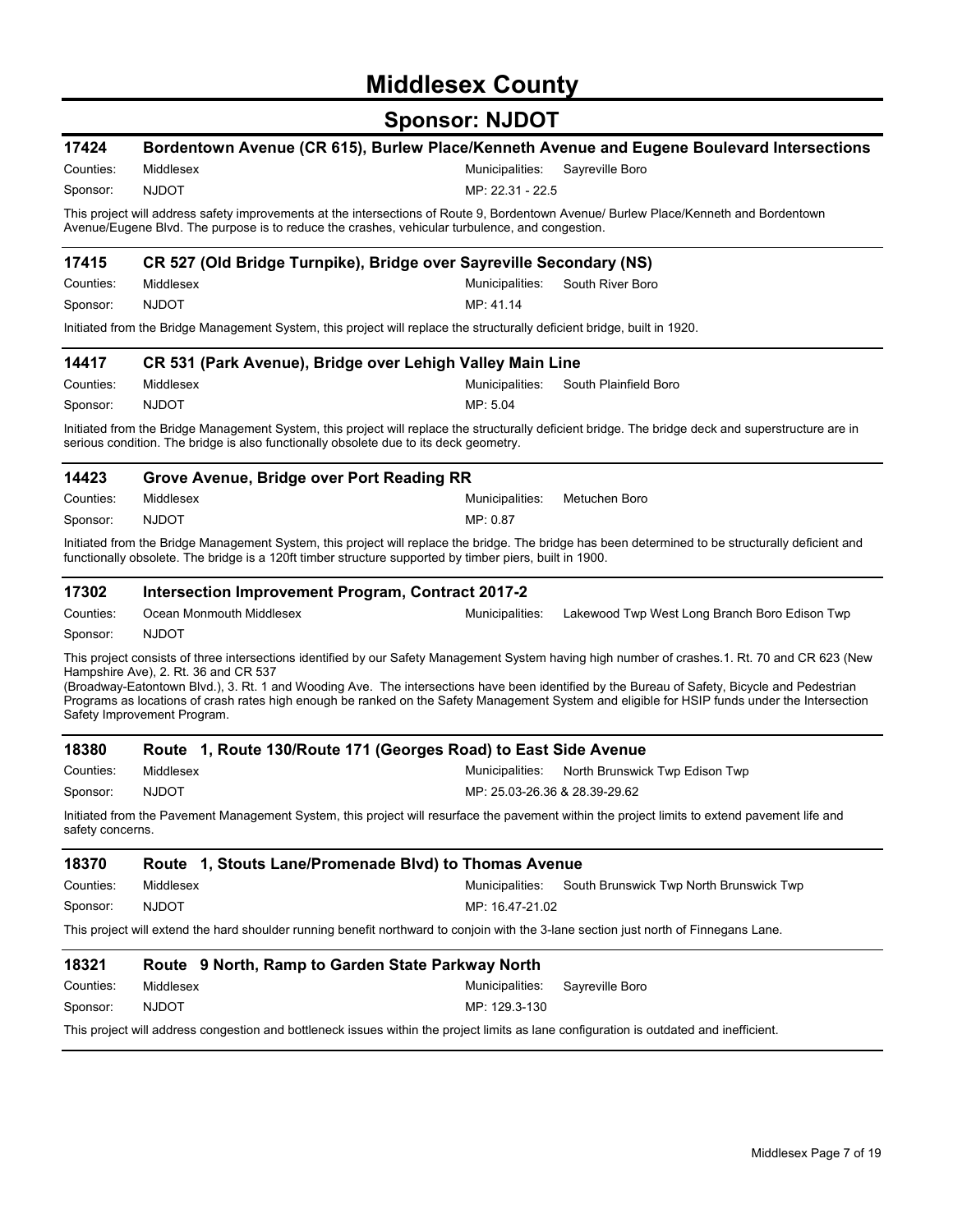#### **079A Route 9/35, Main Street Interchange**

MP: 129.82 Counties: Middlesex Municipalities: Sayreville Boro South Amboy City Sponsor: NJDOT

Rt. 9/35 over Main Street Interchange is a breakout from the Rt 9/35 over Main St. Bridge. The lack of an acceleration lane from Rt. 9 Northbound to Rt. 9/35 Northbound ramp has created a safety condition for vehicles attempting to merge. Furthermore, the tight radius and heavy truck traffic from this ramp have contributed to the congestion and the queue on Rt. 9 Northbound which extends for about a mile causing more safety concerns. Rt. 9/35 Southbound to Rt. 9 Southbound ramp is a also a safety problem at this interchange, as this ramp is also substandard and is contributing to the extensive queue which extends from Rt. 9/35 to the Edison Bridge. Both ramps will be investigated separately and may graduate as two individual projects.

| 19311                                                                                         | Route 27, Eighth Avenue to Brookhill Avenue                                                                                                                                                                                       |                 |                                                                                                                                                   |  |  |  |
|-----------------------------------------------------------------------------------------------|-----------------------------------------------------------------------------------------------------------------------------------------------------------------------------------------------------------------------------------|-----------------|---------------------------------------------------------------------------------------------------------------------------------------------------|--|--|--|
| Counties:                                                                                     | Middlesex                                                                                                                                                                                                                         | Municipalities: | <b>Highland Park Boro</b>                                                                                                                         |  |  |  |
| Sponsor:                                                                                      | <b>NJDOT</b>                                                                                                                                                                                                                      | MP: 17.58-18.04 |                                                                                                                                                   |  |  |  |
| This project will address safety improvements at Route 27, Eighth Avenue to Brookhill Avenue. |                                                                                                                                                                                                                                   |                 |                                                                                                                                                   |  |  |  |
| 19308                                                                                         | Route 27, Veronica Avenue/How Lane (CR 680) to Delavan Street                                                                                                                                                                     |                 |                                                                                                                                                   |  |  |  |
| Counties:                                                                                     | Somerset Middlesex                                                                                                                                                                                                                | Municipalities: | Franklin Twp New Brunswick City                                                                                                                   |  |  |  |
| Sponsor:                                                                                      | <b>NJDOT</b>                                                                                                                                                                                                                      | MP: 13.41-15.41 |                                                                                                                                                   |  |  |  |
|                                                                                               | This project will address operational and safety improvements at Route 27, Veronica Avenue/How Lane (CR 680) to Delavan Street.                                                                                                   |                 |                                                                                                                                                   |  |  |  |
| 17331                                                                                         | Route 34, Bridge over Former Brick Yard Road                                                                                                                                                                                      |                 |                                                                                                                                                   |  |  |  |
| Counties:                                                                                     | Middlesex                                                                                                                                                                                                                         | Municipalities: | Old Bridge Twp                                                                                                                                    |  |  |  |
| Sponsor:                                                                                      | <b>NJDOT</b>                                                                                                                                                                                                                      | MP: 26.4-26.8   |                                                                                                                                                   |  |  |  |
|                                                                                               | Initiated from the Bridge Management System, this project will replace the structurally deficient bridge, built in 1941.                                                                                                          |                 |                                                                                                                                                   |  |  |  |
| 18366                                                                                         | Route 130, CR 539 (North Main Street)/Cranbury Turnpike (CR 685) and Wyckoff Mill Road                                                                                                                                            |                 |                                                                                                                                                   |  |  |  |
| Counties:                                                                                     | Middlesex                                                                                                                                                                                                                         | Municipalities: | <b>Cranbury Twp</b>                                                                                                                               |  |  |  |
| Sponsor:                                                                                      | <b>NJDOT</b>                                                                                                                                                                                                                      | MP: 70.15       |                                                                                                                                                   |  |  |  |
| Wyckoff Mill Road.                                                                            | This project will address safety improvements at the intersection of Route 130, CR 539 (North Main Street)/ Cranbury Turnpike (CR 685) and                                                                                        |                 |                                                                                                                                                   |  |  |  |
| 9169Q                                                                                         | Route 287, Interchange 10 Ramp Improvements                                                                                                                                                                                       |                 |                                                                                                                                                   |  |  |  |
| Counties:                                                                                     | Middlesex Somerset                                                                                                                                                                                                                | Municipalities: | Piscataway Twp Franklin Twp                                                                                                                       |  |  |  |
| Sponsor:                                                                                      | <b>NJDOT</b>                                                                                                                                                                                                                      | MP: 10.27-10.6  |                                                                                                                                                   |  |  |  |
|                                                                                               | 287 NB. The purpose is to reduce the crashes, vehicular turbulence, and congestion.                                                                                                                                               |                 | This project will address operational improvements to the on and off-ramps to/from Easton Avenue by lengthening the acceleration lanes along I-   |  |  |  |
| 9169R                                                                                         | Route 287, River Road (CR 622), Interchange Improvements                                                                                                                                                                          |                 |                                                                                                                                                   |  |  |  |
| Counties:                                                                                     | Middlesex                                                                                                                                                                                                                         | Municipalities: | Piscataway Twp                                                                                                                                    |  |  |  |
| Sponsor:                                                                                      | <b>NJDOT</b>                                                                                                                                                                                                                      | MP: 9.8 - 10.2  |                                                                                                                                                   |  |  |  |
| and weaving conditions.                                                                       |                                                                                                                                                                                                                                   |                 | This project is to make operational improvements to the on-ramp from River Road to reduce the number of vehicles in queue entering the interstate |  |  |  |
| 14355                                                                                         | Route 440, Route 95 to Kreil St                                                                                                                                                                                                   |                 |                                                                                                                                                   |  |  |  |
| Counties:                                                                                     | Middlesex                                                                                                                                                                                                                         | Municipalities: | Edison Twp Woodbridge Twp Perth Amboy City                                                                                                        |  |  |  |
| Sponsor:                                                                                      | <b>NJDOT</b>                                                                                                                                                                                                                      | MP: 0.05 - 4.0  |                                                                                                                                                   |  |  |  |
|                                                                                               | Initiated from the Pavement Management System, this project will address reconstruction of concrete pavement within the project limits.<br>Entrance/Exit Ramps at the various interchanges will be milled and resurfaced as well. |                 |                                                                                                                                                   |  |  |  |
| 17413                                                                                         | Washington Avenue (CR 684), Bridge over Sayreville Secondary Branch (Conrail - Abandoned)                                                                                                                                         |                 |                                                                                                                                                   |  |  |  |
| Counties:                                                                                     | Middlesex                                                                                                                                                                                                                         | Municipalities: | South Amboy City                                                                                                                                  |  |  |  |
| Sponsor:                                                                                      | <b>NJDOT</b>                                                                                                                                                                                                                      | MP: 0.03        |                                                                                                                                                   |  |  |  |
|                                                                                               | Initiated from the Bridge Management System, this project will replace the structurally deficient bridge, built in 1914 and modified in 1996.                                                                                     |                 |                                                                                                                                                   |  |  |  |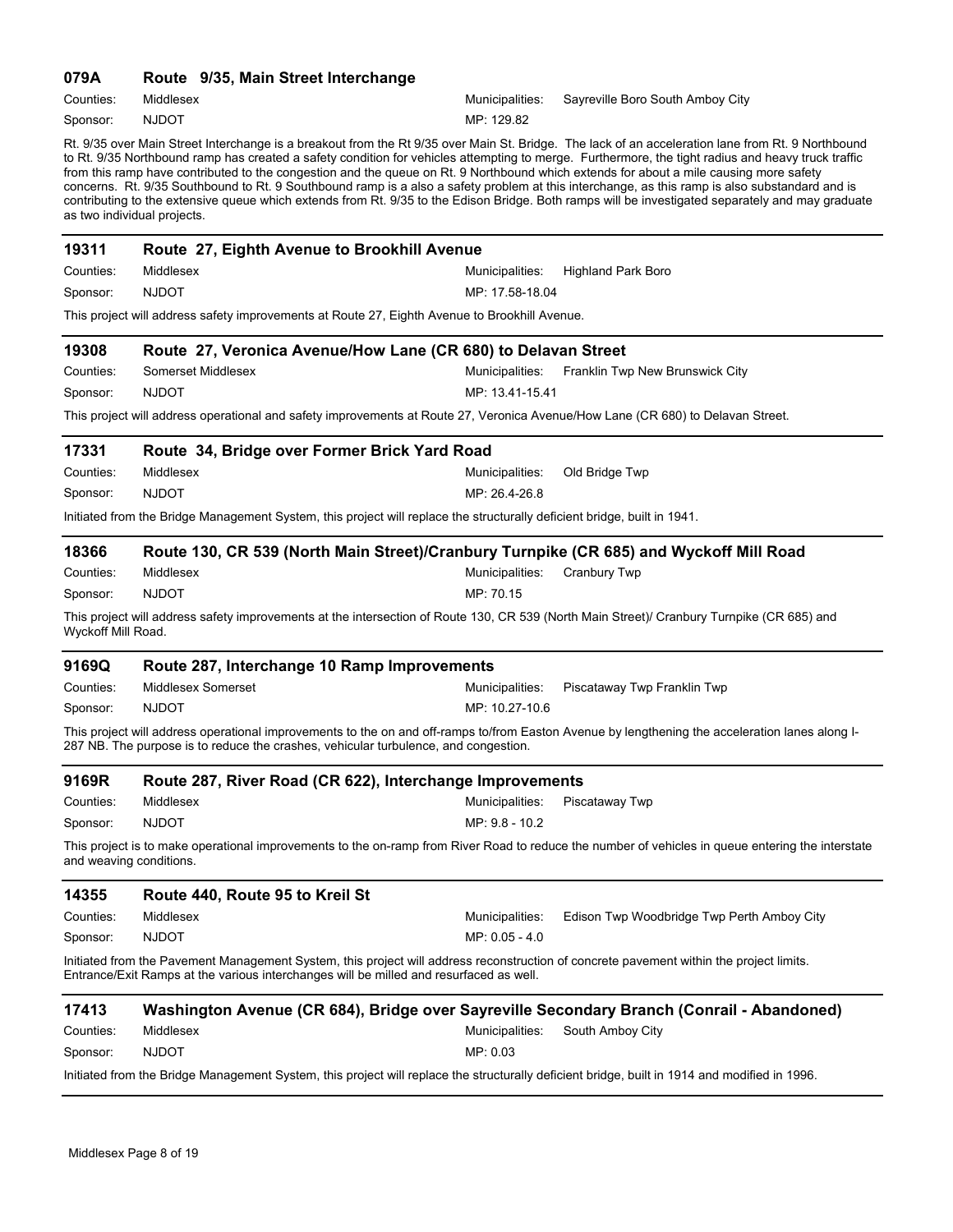### **Sponsor: LOCAL**

#### **06316 Carteret Ferry Service Terminal**

Counties: Middlesex Municipalities: Carteret Boro

Sponsor: Carteret Boro

This project will consist of waterside and upland improvements including the construction of bulkheads and floating docks, parking area, landscaping, lighting, pedestrian boardwalk, ramp access, and all necessary dredging. The project will provide for direct passenger ferry service to New York City. The Engineers cost estimate for this project shows the total project cost as \$16.986 million. The total project cost will be covered by multiple funding sources. The following special federal appropriation was allocated to this project: FY 2005 SAFETEA-LU, ID# NJ 215 with a balance of \$2.214 million. \$5.037 million in state funding is under agreement and was allocated in 2021. The FY 2022 Appropriations Act (P.L 2021, CHAPTER 133, approved June 29, 2021 Senate No. 2022) includes the appropriation of \$1 million in State Aid for Ferry Terminal Support. NJDOT has set aside funds (\$2.321 million) for dredging as well as State Transportation Trust Fund dollars in the amount of \$4.426 million for this project. From the Carteret Capital Improvement Fund the amount of \$3.5 million has been designated for this project. A future phase of work will include the construction of an Intermodal Transportation Center (Ferry Terminal) building.

| N2006                                                                                                                                                                                                                                                                        | CR 516 (Old Bridge-Matawan Road, Bridge over Lake Lefferts |                 |                                          |
|------------------------------------------------------------------------------------------------------------------------------------------------------------------------------------------------------------------------------------------------------------------------------|------------------------------------------------------------|-----------------|------------------------------------------|
| Counties:                                                                                                                                                                                                                                                                    | Middlesex Monmouth                                         | Municipalities: | Old Bridge Twp Matawan Boro Aberdeen Twp |
| Sponsor:                                                                                                                                                                                                                                                                     | Middlesex County                                           | MP: 6.26        |                                          |
| The existing bridge is functionally obsolete and has been inspected on an emergency basis, the result of which has now classified the structure as<br>structurally deficient. The bridge is 90 years old and of masonry and timber construction with a steel superstructure. |                                                            |                 |                                          |

#### **9324A Tremley Point Connector Road**

Counties: Union Middlesex **Municipalities: Linden City Carteret Boro** Sponsor: NJTA/Union County

The Tremley Point Connector Road is a new four-lane, predominantly pile-supported, approximately 1.1 mile long roadway/bridge that will cross the Rahway River, featuring two 12-foot lanes in each direction and 3-foot wide right shoulders. The redevelopment of the Tremley Point area of Linden has been the subject of numerous reports and analysis. The local roadway system in Linden is unable to support the increase in truck traffic anticipated by the redevelopment of the Tremley Point Brownfield into more than six million square feet of warehouse and distribution space. The Tremley Point area is located less than 10 miles from Port Elizabeth, Newark and Newark Liberty International Airport. The NJ Turnpike is currently advancing the Environmental Assessment document with the USCG for a Connector Road from Tremley Point in Linden to Industrial Highway in Carteret, which has access to NJ Turnpike Interchange 12.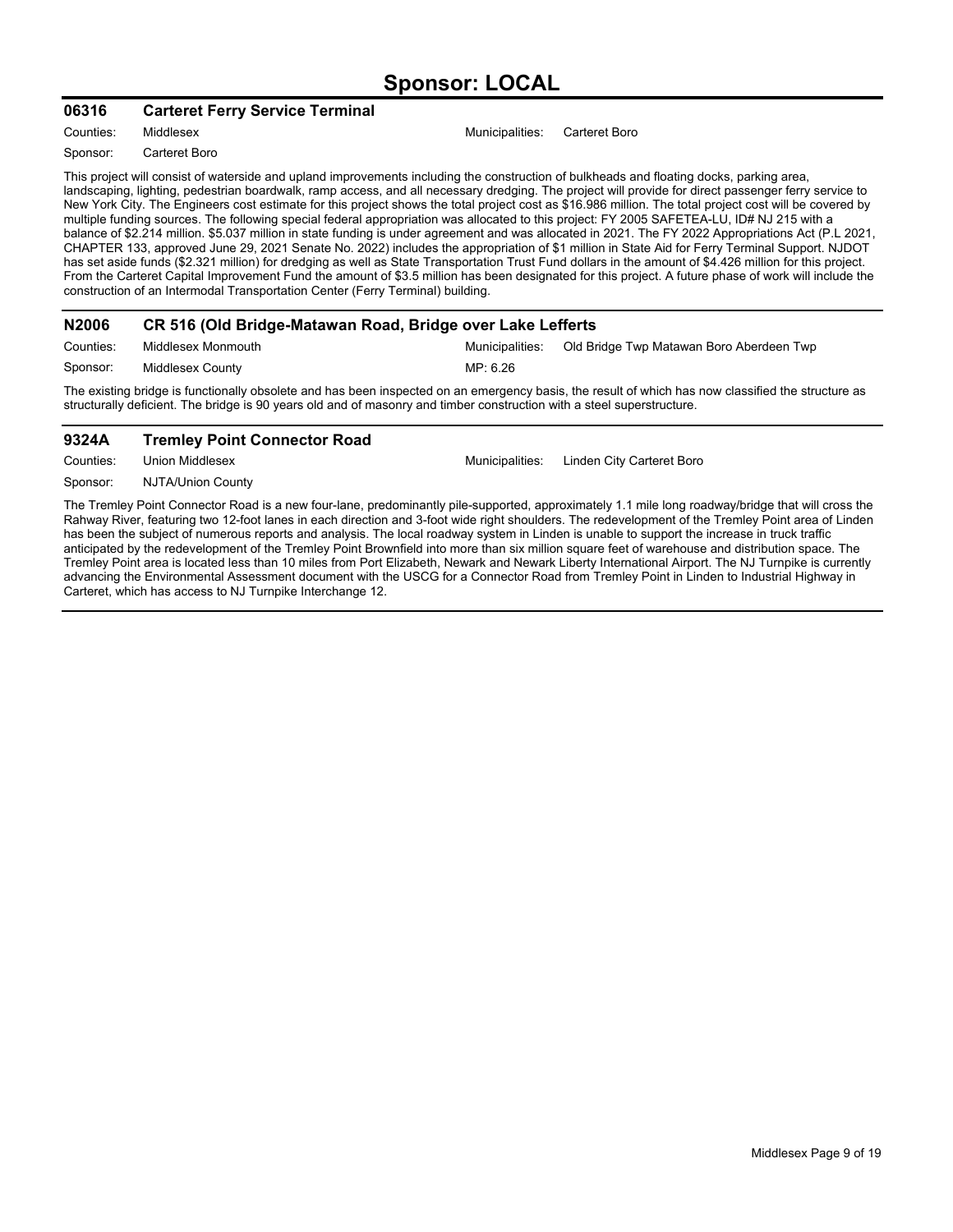# **Monmouth County**

| 17302          | <b>Intersection Improvement Program, Contract 2017-2</b>                                                                                                                                                                                                                                                                                                                                                                                                                                                                |                   |                                                     |
|----------------|-------------------------------------------------------------------------------------------------------------------------------------------------------------------------------------------------------------------------------------------------------------------------------------------------------------------------------------------------------------------------------------------------------------------------------------------------------------------------------------------------------------------------|-------------------|-----------------------------------------------------|
| Counties:      | Ocean Monmouth Middlesex                                                                                                                                                                                                                                                                                                                                                                                                                                                                                                | Municipalities:   | Lakewood Twp West Long Branch Boro Edison Twp       |
| Sponsor:       | <b>NJDOT</b>                                                                                                                                                                                                                                                                                                                                                                                                                                                                                                            |                   |                                                     |
|                | This project consists of three intersections identified by our Safety Management System having high number of crashes.1. Rt. 70 and CR 623 (New<br>Hampshire Ave), 2. Rt. 36 and CR 537<br>(Broadway-Eatontown Blvd.), 3. Rt. 1 and Wooding Ave. The intersections have been identified by the Bureau of Safety, Bicycle and Pedestrian<br>Programs as locations of crash rates high enough be ranked on the Safety Management System and eligible for HSIP funds under the Intersection<br>Safety Improvement Program. |                   |                                                     |
| 06314          | <b>Long Branch Ferry Terminal</b>                                                                                                                                                                                                                                                                                                                                                                                                                                                                                       |                   |                                                     |
| Counties:      | Monmouth                                                                                                                                                                                                                                                                                                                                                                                                                                                                                                                | Municipalities:   | Long Branch City                                    |
| Sponsor:       | <b>NJDOT</b>                                                                                                                                                                                                                                                                                                                                                                                                                                                                                                            |                   |                                                     |
|                | This study will examine the design and construction of facilities for ferry service from Long Branch, New Jersey to New York and other destinations.                                                                                                                                                                                                                                                                                                                                                                    |                   |                                                     |
| 18369          | Route 9, Salem Hill Road to Texas Road (CR 690) Intersections                                                                                                                                                                                                                                                                                                                                                                                                                                                           |                   |                                                     |
| Counties:      | Monmouth                                                                                                                                                                                                                                                                                                                                                                                                                                                                                                                | Municipalities:   | Howell Twp Marlboro Twp Freehold Twp Old Bridge Twp |
| Sponsor:       | <b>NJDOT</b>                                                                                                                                                                                                                                                                                                                                                                                                                                                                                                            | MP: 105.78-121.74 |                                                     |
| effectiveness. | This project will add Transit Signal Priority (TSP) technology at all major intersections, within the project limits to improve travel times and agency                                                                                                                                                                                                                                                                                                                                                                 |                   |                                                     |
| 18349          | Route 33, CR 547 (Asbury Road) and Route 34 Intersections                                                                                                                                                                                                                                                                                                                                                                                                                                                               |                   |                                                     |
| Counties:      | Monmouth                                                                                                                                                                                                                                                                                                                                                                                                                                                                                                                | Municipalities:   | Wall Twp                                            |
| Sponsor:       | <b>NJDOT</b>                                                                                                                                                                                                                                                                                                                                                                                                                                                                                                            |                   | MP: Rt 33: 35.30-36.30; Rt 34: 7.20-7.72            |
|                | This project will address safety improvements at the intersection of Route 33, CR 547 (Asbury Road) and Route 34 Circle.                                                                                                                                                                                                                                                                                                                                                                                                |                   |                                                     |
| 17330          | Route 34, Bridge over Big Brook                                                                                                                                                                                                                                                                                                                                                                                                                                                                                         |                   |                                                     |
| Counties:      | Monmouth                                                                                                                                                                                                                                                                                                                                                                                                                                                                                                                | Municipalities:   | Colts Neck Twp                                      |
| Sponsor:       | <b>NJDOT</b>                                                                                                                                                                                                                                                                                                                                                                                                                                                                                                            | MP: 15.9-16.1     |                                                     |
|                | Initiated from the Bridge Management System, this project will replace the structurally deficient bridge, built in 1930.                                                                                                                                                                                                                                                                                                                                                                                                |                   |                                                     |
| 17402          | Route 35, CR 18 (Belmar Ave/16th Ave) to Route 71/8th Avenue                                                                                                                                                                                                                                                                                                                                                                                                                                                            |                   |                                                     |
| Counties:      | Monmouth                                                                                                                                                                                                                                                                                                                                                                                                                                                                                                                | Municipalities:   | <b>Belmar Boro</b>                                  |
| Sponsor:       | <b>NJDOT</b>                                                                                                                                                                                                                                                                                                                                                                                                                                                                                                            | MP: 20.48 - 21.41 |                                                     |
|                | This project will address safety and drainage improvements within the project limits.                                                                                                                                                                                                                                                                                                                                                                                                                                   |                   |                                                     |
| 17420          | Route 35, Route 66 to White Street/ Obre Place                                                                                                                                                                                                                                                                                                                                                                                                                                                                          |                   |                                                     |
| Counties:      | Monmouth                                                                                                                                                                                                                                                                                                                                                                                                                                                                                                                | Municipalities:   | Ocean Twp Eatontown Boro Shrewsbury Boro            |
| Sponsor:       | <b>NJDOT</b>                                                                                                                                                                                                                                                                                                                                                                                                                                                                                                            | MP: 25 - 32.1     |                                                     |
| standards.     | This project will address safety improvements on Route 35, Route 66 to White Street/Obre Place. The guiderail will also be upgraded to current                                                                                                                                                                                                                                                                                                                                                                          |                   |                                                     |
| 15388          | Route 35, Woodland Avenue to CR 516 (Cherry Tree Farm Road)                                                                                                                                                                                                                                                                                                                                                                                                                                                             |                   |                                                     |
| Counties:      | Monmouth                                                                                                                                                                                                                                                                                                                                                                                                                                                                                                                | Municipalities:   | Neptune City Boro Neptune Twp Middleton Twp         |
| Sponsor:       | <b>NJDOT</b>                                                                                                                                                                                                                                                                                                                                                                                                                                                                                                            | MP: 22.67-39.4    |                                                     |
|                | Initiated from the Pavement Management System, this project will resurface the pavement within the project limits.                                                                                                                                                                                                                                                                                                                                                                                                      |                   |                                                     |
| 16349          | Route 36, Bridge over Troutman's Creek                                                                                                                                                                                                                                                                                                                                                                                                                                                                                  |                   |                                                     |
| Counties:      | Monmouth                                                                                                                                                                                                                                                                                                                                                                                                                                                                                                                | Municipalities:   | Long Branch City                                    |
| Sponsor:       | <b>NJDOT</b>                                                                                                                                                                                                                                                                                                                                                                                                                                                                                                            | MP: 5.36          |                                                     |
|                | Initiated from the Bridge Management System, this project will replace the structurally deficient bridge, built in 1941.                                                                                                                                                                                                                                                                                                                                                                                                |                   |                                                     |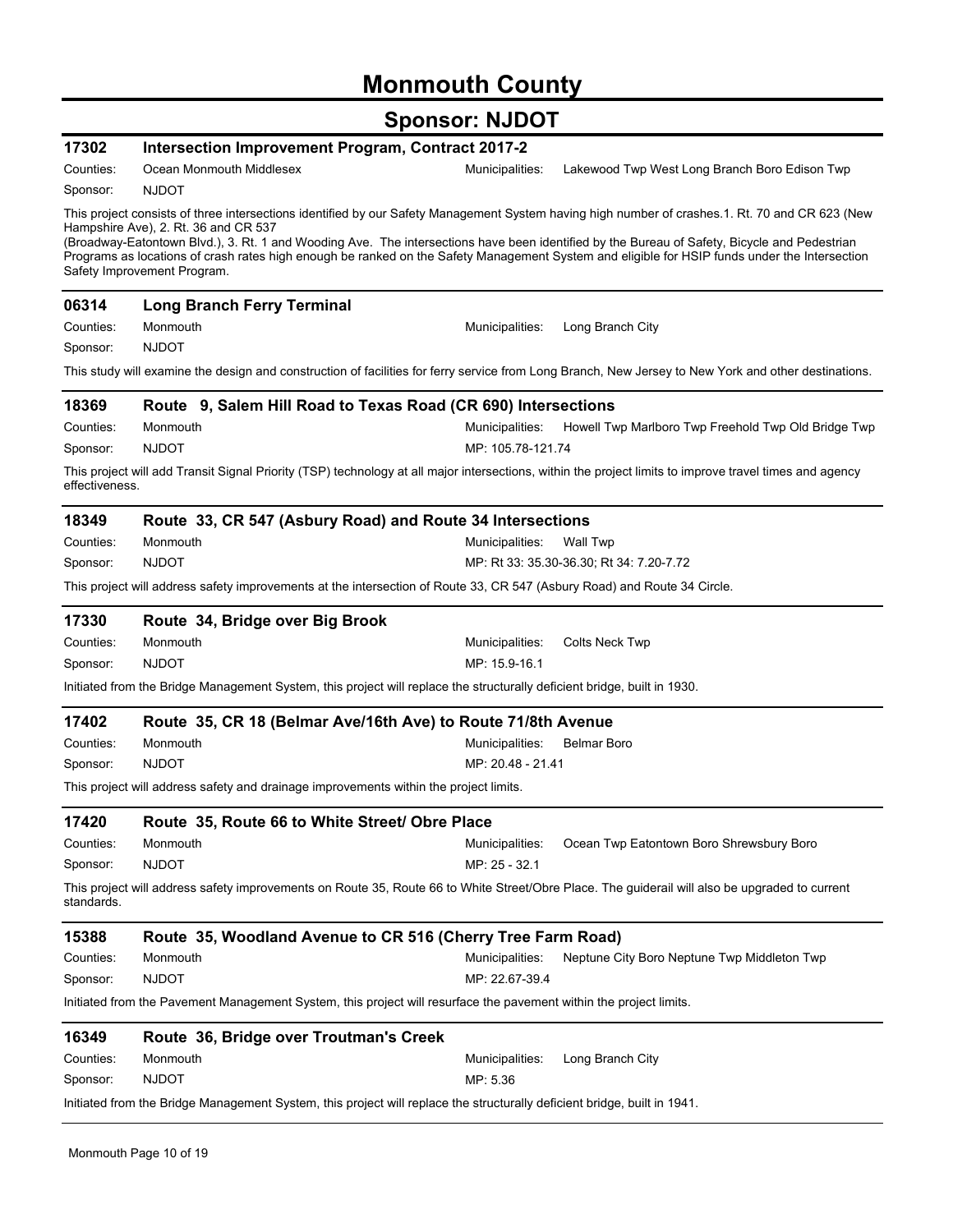| 15380             | Route 79, Route 9 to Route 34 (Middlesex Street)                                                                                                                                                                                                                                                                                                               |                       |                                                                                                                                                         |
|-------------------|----------------------------------------------------------------------------------------------------------------------------------------------------------------------------------------------------------------------------------------------------------------------------------------------------------------------------------------------------------------|-----------------------|---------------------------------------------------------------------------------------------------------------------------------------------------------|
| Counties:         | Monmouth                                                                                                                                                                                                                                                                                                                                                       | Municipalities:       | Freehold Twp Freehold Boro Marlboro Twp Matawant Bor                                                                                                    |
| Sponsor:          | <b>NJDOT</b>                                                                                                                                                                                                                                                                                                                                                   | MP: 0.0-12.13         |                                                                                                                                                         |
|                   | Initiated from the Pavement Management System, this project will rehabilitate the pavement within the project limits.                                                                                                                                                                                                                                          |                       |                                                                                                                                                         |
| 15401             | Route 138, Garden State Parkway to Route 35                                                                                                                                                                                                                                                                                                                    |                       |                                                                                                                                                         |
| Counties:         | Monmouth                                                                                                                                                                                                                                                                                                                                                       | Municipalities:       | Wall Twp                                                                                                                                                |
| Sponsor:          | <b>NJDOT</b>                                                                                                                                                                                                                                                                                                                                                   | MP: 0.37-3.52         |                                                                                                                                                         |
|                   | also include traffic signal upgrades, ADA improvements, and guiderail upgrades.                                                                                                                                                                                                                                                                                |                       | Initiated from the Pavement Management System, this project will resurface and reconstruct the pavement within the project limits. The project will     |
| 20326             | Route 34, CR 524 (Allaire Road) intersection                                                                                                                                                                                                                                                                                                                   |                       |                                                                                                                                                         |
| Counties:         | Monmouth                                                                                                                                                                                                                                                                                                                                                       | Municipalities:       | <b>Wall Twp</b>                                                                                                                                         |
| Sponsor:          | <b>NJDOT</b>                                                                                                                                                                                                                                                                                                                                                   | MP: 2.60 - 2.70       |                                                                                                                                                         |
|                   | This project will address intersection and safety improvements at Route 34 and CR 524 (Allaire Road) Intersection.                                                                                                                                                                                                                                             |                       |                                                                                                                                                         |
| 15384             | Route 36, Clifton Ave/James St to Mountainview Ave                                                                                                                                                                                                                                                                                                             |                       |                                                                                                                                                         |
| Counties:         | Monmouth                                                                                                                                                                                                                                                                                                                                                       | Municipalities:       | Long Branch City Monmouth Beach Boro Sea Bright Boro                                                                                                    |
| Sponsor:          | <b>NJDOT</b>                                                                                                                                                                                                                                                                                                                                                   | MP: 5.7-9.4           |                                                                                                                                                         |
|                   | replacement of pavement markings and signage for bike lanes.                                                                                                                                                                                                                                                                                                   |                       | Initiated from the Pavement Management System, this project will resurface the pavement within the project limits. The project will also include        |
| 16312             | School House Road, Bridge over Route 35                                                                                                                                                                                                                                                                                                                        |                       |                                                                                                                                                         |
| Counties:         | Monmouth                                                                                                                                                                                                                                                                                                                                                       | Municipalities:       | <b>Brielle Boro</b>                                                                                                                                     |
| Sponsor:          | <b>NJDOT</b>                                                                                                                                                                                                                                                                                                                                                   | MP: 15.48             |                                                                                                                                                         |
|                   | This study will examine replacing the bridge deck/superstructure.                                                                                                                                                                                                                                                                                              |                       |                                                                                                                                                         |
| 18345             | Union Hill Road, Bridge over Route 9                                                                                                                                                                                                                                                                                                                           |                       |                                                                                                                                                         |
| Counties:         | Monmouth                                                                                                                                                                                                                                                                                                                                                       | Municipalities:       | Marlboro Twp                                                                                                                                            |
| Sponsor:          | <b>NJDOT</b>                                                                                                                                                                                                                                                                                                                                                   | MP: 1.55              |                                                                                                                                                         |
| 1997.             |                                                                                                                                                                                                                                                                                                                                                                |                       | Initiated from the Bridge Management System, this project will replace or rehabilitate the structurally deficient bridge, built in 1940 and modified in |
|                   |                                                                                                                                                                                                                                                                                                                                                                | <b>Sponsor: LOCAL</b> |                                                                                                                                                         |
| N <sub>1803</sub> | Corlies Avenue Bridge (O-12) over Deal Lake                                                                                                                                                                                                                                                                                                                    |                       |                                                                                                                                                         |
| Counties:         | Monmouth                                                                                                                                                                                                                                                                                                                                                       | Municipalities:       | Allenhurst Boro Ocean Twp                                                                                                                               |
| Sponsor:          | <b>Monmouth County</b>                                                                                                                                                                                                                                                                                                                                         | MP: 0.62-1.00         |                                                                                                                                                         |
|                   | timber pile bents and abutments. The original timber bridge with timber deck was built in 1941. In 1976, the bridge was reconstructed with a<br>reinforced concrete deck replacing the timber plank deck. Most of the original superstructure and substructure were utilized in the 1976<br>reconstructed bridge. The bridge has a sufficiency rating of 42.7. |                       | The existing structure is a 302 foot long bridge consisting of 20 spans of cast-in-place reinforced concrete decks on timber stingers supported by      |
| N2006             | CR 516 (Old Bridge-Matawan Road, Bridge over Lake Lefferts                                                                                                                                                                                                                                                                                                     |                       |                                                                                                                                                         |
| Counties:         | Middlesex Monmouth                                                                                                                                                                                                                                                                                                                                             | Municipalities:       | Old Bridge Twp Matawan Boro Aberdeen Twp                                                                                                                |
| Sponsor:          | Middlesex County                                                                                                                                                                                                                                                                                                                                               | MP: 6.26              |                                                                                                                                                         |
|                   | structurally deficient. The bridge is 90 years old and of masonry and timber construction with a steel superstructure.                                                                                                                                                                                                                                         |                       | The existing bridge is functionally obsolete and has been inspected on an emergency basis, the result of which has now classified the structure as      |
| <b>NS9603</b>     | Monmouth County Bridge S-31 (AKA Bingham Avenue Bridge) over Navesink River, CR 8A                                                                                                                                                                                                                                                                             |                       |                                                                                                                                                         |
| Counties:         | Monmouth                                                                                                                                                                                                                                                                                                                                                       | Municipalities:       | Middletown Twp Rumson Boro                                                                                                                              |
| Sponsor:          | <b>Monmouth County</b>                                                                                                                                                                                                                                                                                                                                         |                       |                                                                                                                                                         |
|                   | Initiated by the Bridge Management System, this study will examine the rehabilitation/replacement of the bridge, built in 1939.                                                                                                                                                                                                                                |                       |                                                                                                                                                         |
|                   |                                                                                                                                                                                                                                                                                                                                                                |                       |                                                                                                                                                         |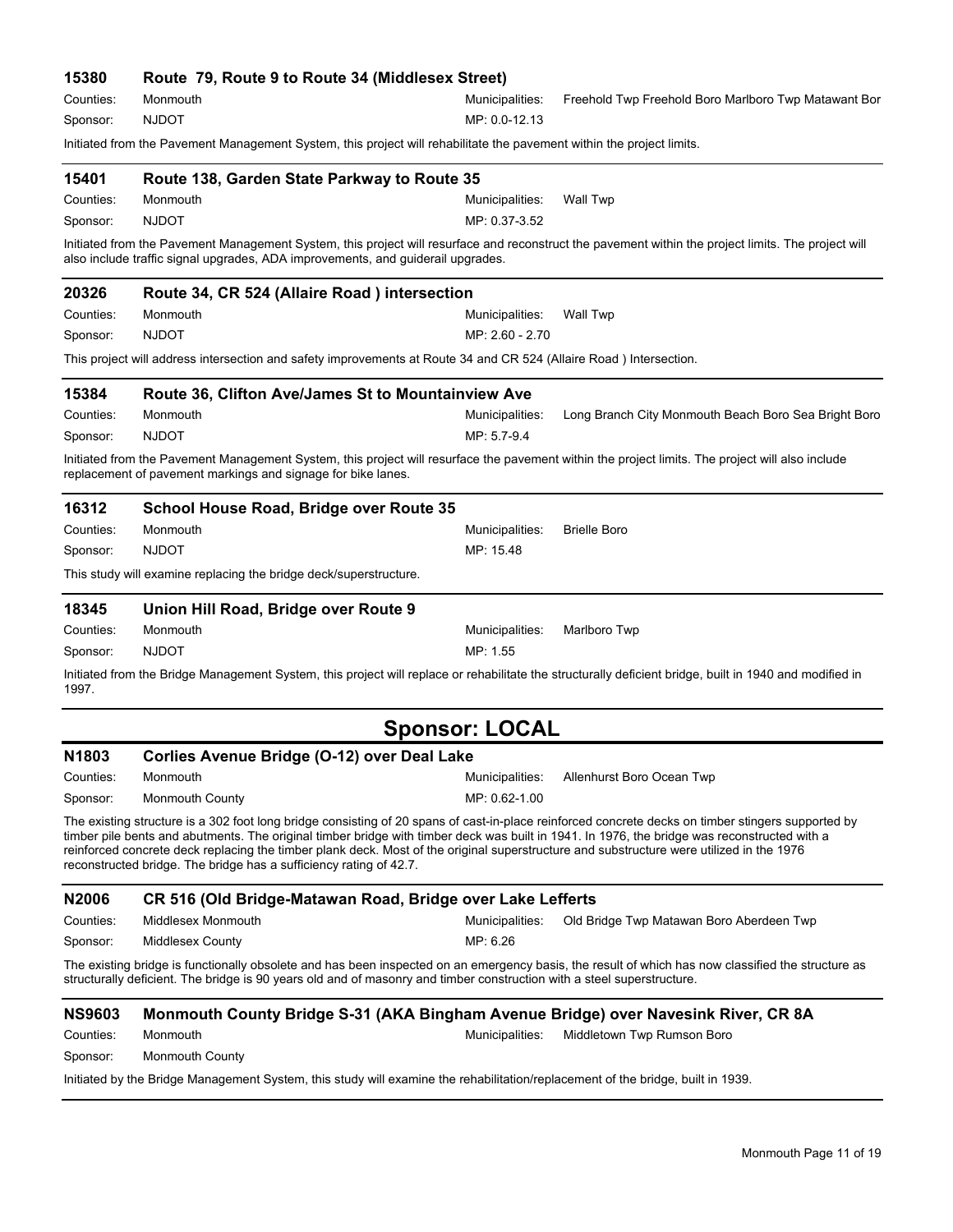### **Morris County**

### **Sponsor: NJDOT**

| 06366E                                                                                             | Route 46, Route 80 Exit Ramp to Route 53 |                              |  |
|----------------------------------------------------------------------------------------------------|------------------------------------------|------------------------------|--|
| Counties:                                                                                          | Morris                                   | Municipalities: Denville Twp |  |
| Sponsor:                                                                                           | NJDOT.                                   | MP: 42.80 - 43.10            |  |
| This project will address alternatives to improve congestion and safety within the project limits. |                                          |                              |  |

#### Counties: Warren Morris **Municipalities: Hackettstown Town Washington Twp** Municipalities: Hackettstown Town Washington Twp **9237 Route 57/182/46, Hackettstown Mobility Improvements**

MP: 0 - 0.96 Sponsor: NJDOT

Initiated from the Congestion Management System, this project will help relieve congestion at four intersections located on a congested commuter corridor in Warren County. Substandard ADA features at each intersection will also be upgraded. US 46 and East Ave. - Curb radius will be widened on the Southeast quadrant of the intersection. Revised signal phasing will provide a right turn overlap phase for the Northbound East Ave. approach right turn movement onto US 46. US 46 and NJ 182 (Mountain Ave.)/Willow Grove St./Warren St. - Traffic signals will be retimed. US 46 and High Street/Grand Ave. - Realign the High St. Southbound approach to improve traffic flow. NJ 57 and NJ 182 - Will be reconfigured to allow a left turn lane and a shared left/through/right turn lane on the Eastbound NJ 57 approach to the intersection.

| 18363     | Route 159, Bridge over Branch of Passaic River   |                               |  |
|-----------|--------------------------------------------------|-------------------------------|--|
| Counties: | Morris                                           | Municipalities: Montville Twp |  |
| Sponsor:  | <b>NJDOT</b>                                     | MP: 0.25                      |  |
|           | Bridge Deck / Superstructure Replacement Program |                               |  |

### **Sponsor: LOCAL**

| <b>N2001</b> | East Main Street (CR 644), Bridge over Rockaway River                                                                 |                 |               |
|--------------|-----------------------------------------------------------------------------------------------------------------------|-----------------|---------------|
| Counties:    | Morris                                                                                                                | Municipalities: | Rockaway Boro |
| Sponsor:     | Morris County                                                                                                         | MP 08           |               |
|              | The evicting bridge is a three snap stone masonry and concrete arch with fill and a concrete sidewalk on rolled steel |                 |               |

a three span stone masonry and concrete arch with fill and a concrete sidewalk on rolled steel stringers. The bridge was<br>. originally built circa 1840. A steel stringer sidewalk on east side dates to 1890 and is supported on stone abutments and steel caissons. The west side was widened with concrete in 1905, rehabilitation in 1964 and 1993. The structure is classified as structurally deficient due to the condition of the superstructure and substructure. The superstructure is rated poor.

| 15433     | Route 24, EB Ramp to CR 510 (Columbia Turnpike)                                                     |          |                                        |
|-----------|-----------------------------------------------------------------------------------------------------|----------|----------------------------------------|
| Counties: | Morris                                                                                              |          | Municipalities: Morris Twp Hanover Twp |
| Sponsor:  | Morris Countv                                                                                       | MP: 2.09 |                                        |
|           | This study will examine congestion, safety, and operational deficiencies within the project limits. |          |                                        |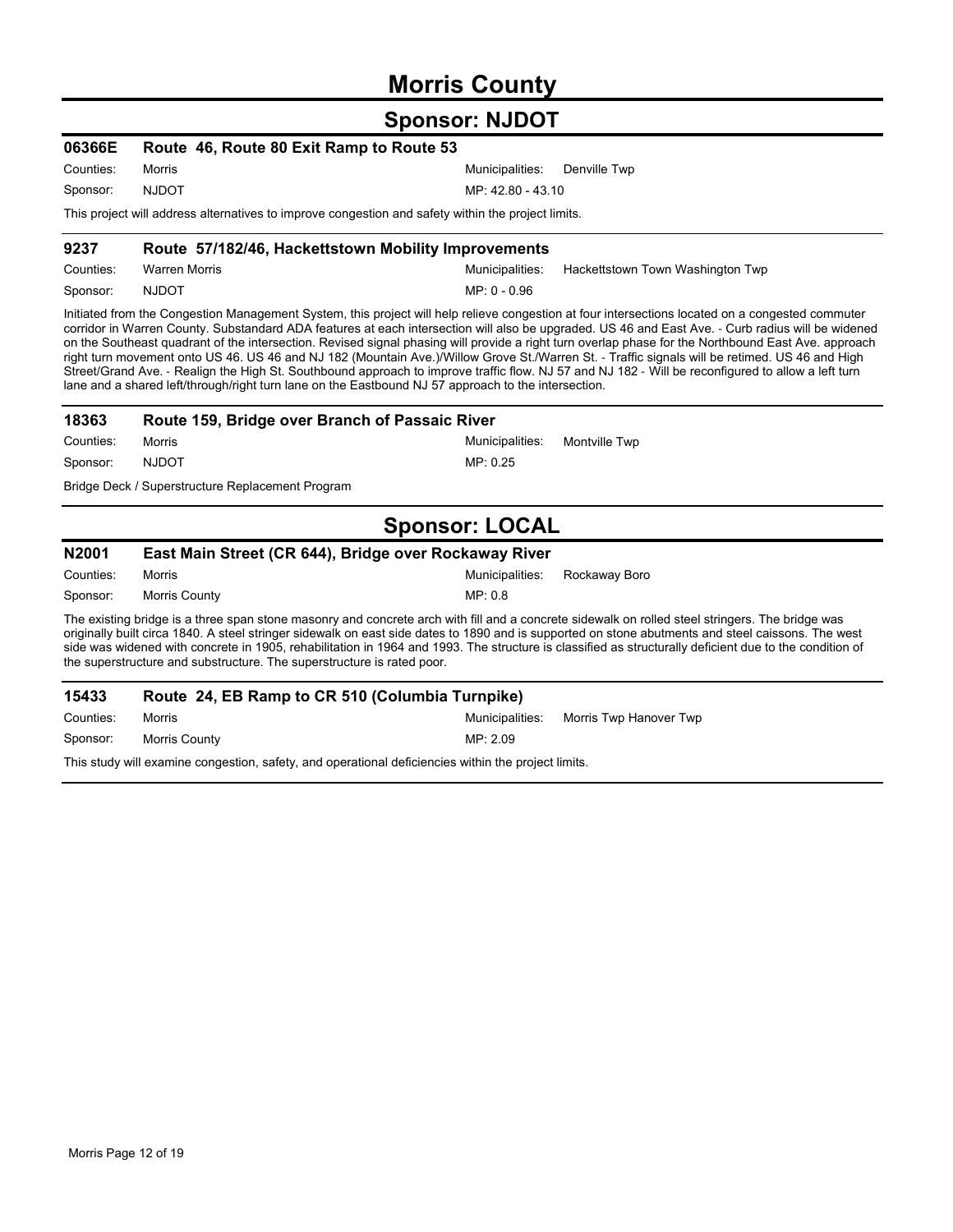# **Ocean County**

| 17302     | <b>Intersection Improvement Program, Contract 2017-2</b>                                           |                                                                                                                                                                                                                                                                                                                                                                                                                                                  |
|-----------|----------------------------------------------------------------------------------------------------|--------------------------------------------------------------------------------------------------------------------------------------------------------------------------------------------------------------------------------------------------------------------------------------------------------------------------------------------------------------------------------------------------------------------------------------------------|
| Counties: | Ocean Monmouth Middlesex                                                                           | Municipalities:<br>Lakewood Twp West Long Branch Boro Edison Twp                                                                                                                                                                                                                                                                                                                                                                                 |
| Sponsor:  | <b>NJDOT</b>                                                                                       |                                                                                                                                                                                                                                                                                                                                                                                                                                                  |
|           | Hampshire Ave), 2. Rt. 36 and CR 537<br>Safety Improvement Program.                                | This project consists of three intersections identified by our Safety Management System having high number of crashes.1. Rt. 70 and CR 623 (New<br>(Broadway-Eatontown Blvd.), 3. Rt. 1 and Wooding Ave. The intersections have been identified by the Bureau of Safety, Bicycle and Pedestrian<br>Programs as locations of crash rates high enough be ranked on the Safety Management System and eligible for HSIP funds under the Intersection |
| 15432     |                                                                                                    | Route 9, Longboat Av to Beachwood Blvd & Rt 166, Pennant Av to Beachwood Blvd                                                                                                                                                                                                                                                                                                                                                                    |
| Counties: | Ocean                                                                                              | Beachwood Boro<br>Municipalities:                                                                                                                                                                                                                                                                                                                                                                                                                |
| Sponsor:  | <b>NJDOT</b>                                                                                       | MP: Rt 9: 89.62-90.08, Rt 166: 0.0-0.21                                                                                                                                                                                                                                                                                                                                                                                                          |
|           | This project will address congestion, safety, and operational deficiencies along Route 9.          |                                                                                                                                                                                                                                                                                                                                                                                                                                                  |
| 17387     | Route 37 and CR 549 (Hooper Avenue)                                                                |                                                                                                                                                                                                                                                                                                                                                                                                                                                  |
| Counties: | Ocean                                                                                              | Municipalities:<br>Toms River Twp                                                                                                                                                                                                                                                                                                                                                                                                                |
| Sponsor:  | <b>NJDOT</b>                                                                                       | MP: 7.3 - 7.42                                                                                                                                                                                                                                                                                                                                                                                                                                   |
|           |                                                                                                    | This project will address safety and operational improvements at the intersection of Route 37 and CR 549 (Hooper Avenue). The project also<br>includes traffic signal upgrades, timing changes, signage/pavement marking upgrades, and new sidewalks and ADA improvements.                                                                                                                                                                       |
| 17361     | Route 37, Thomas Street to Fischer Boulevard                                                       |                                                                                                                                                                                                                                                                                                                                                                                                                                                  |
| Counties: | Ocean                                                                                              | Municipalities:<br>Toms River Twp Island Heights Boro                                                                                                                                                                                                                                                                                                                                                                                            |
| Sponsor:  | <b>NJDOT</b>                                                                                       | MP: 6.81-10.89                                                                                                                                                                                                                                                                                                                                                                                                                                   |
|           | This study will examine resurfacing/rehabilitation of the pavement.                                |                                                                                                                                                                                                                                                                                                                                                                                                                                                  |
| 17403     | Route 37 On Ramp to Route 35, Missing Move                                                         |                                                                                                                                                                                                                                                                                                                                                                                                                                                  |
| Counties: | Ocean                                                                                              | Seaside Park Boro<br>Municipalities:                                                                                                                                                                                                                                                                                                                                                                                                             |
| Sponsor:  | <b>NJDOT</b>                                                                                       | MP: 13.13                                                                                                                                                                                                                                                                                                                                                                                                                                        |
|           | This study will examine the entrance to Route 35 Seaside Park from Route 37.                       |                                                                                                                                                                                                                                                                                                                                                                                                                                                  |
|           | Currently this movement consists of making a tight double horizontal curve in the shape of an "S". | The Route 35/Route 37 interchange is the major southern entrance to the Barnegat Bay barrier island. Vehicles entering the island and travelling<br>south to Seaside Park, Berkeley Township and Island Beach State Park enter the island utilizing Route 37 eastbound to route 35 southbound.                                                                                                                                                   |
|           | of the S-Curve required taking three properties in full and one partially.                         | The geometric concerns associated with the S-Curve were identified during the development of the original (Pre-Sandy) project. The preferred<br>solution was to replace the S-Curve with a smooth single curve. The S-Curve wraps around three blocks of residential properties. The straightening                                                                                                                                               |
|           |                                                                                                    | The ROW process was on-going when Super Storm Sandy struck in October 2012. An emergency situation was created and the Department moved                                                                                                                                                                                                                                                                                                          |
|           | process would take its due course.                                                                 | quickly to reconstruct the battered Route 35 and its associated drainage system. It was decided to put off the smoothing of the S-Curve as the ROW                                                                                                                                                                                                                                                                                               |
|           |                                                                                                    | The ROW has now been acquired and the Department can move forward to replace the S-Curve with a smooth single curve as originally envisioned.                                                                                                                                                                                                                                                                                                    |
| 17613     |                                                                                                    | Route 9, CR 571 (Indian Head Road) to CR 526 (County Line Road)                                                                                                                                                                                                                                                                                                                                                                                  |
| Counties: | Ocean                                                                                              | Municipalities:<br>Toms River Twp Lakewood Twp                                                                                                                                                                                                                                                                                                                                                                                                   |
| Sponsor:  | <b>NJDOT</b>                                                                                       | MP: 94.8 - 102.9                                                                                                                                                                                                                                                                                                                                                                                                                                 |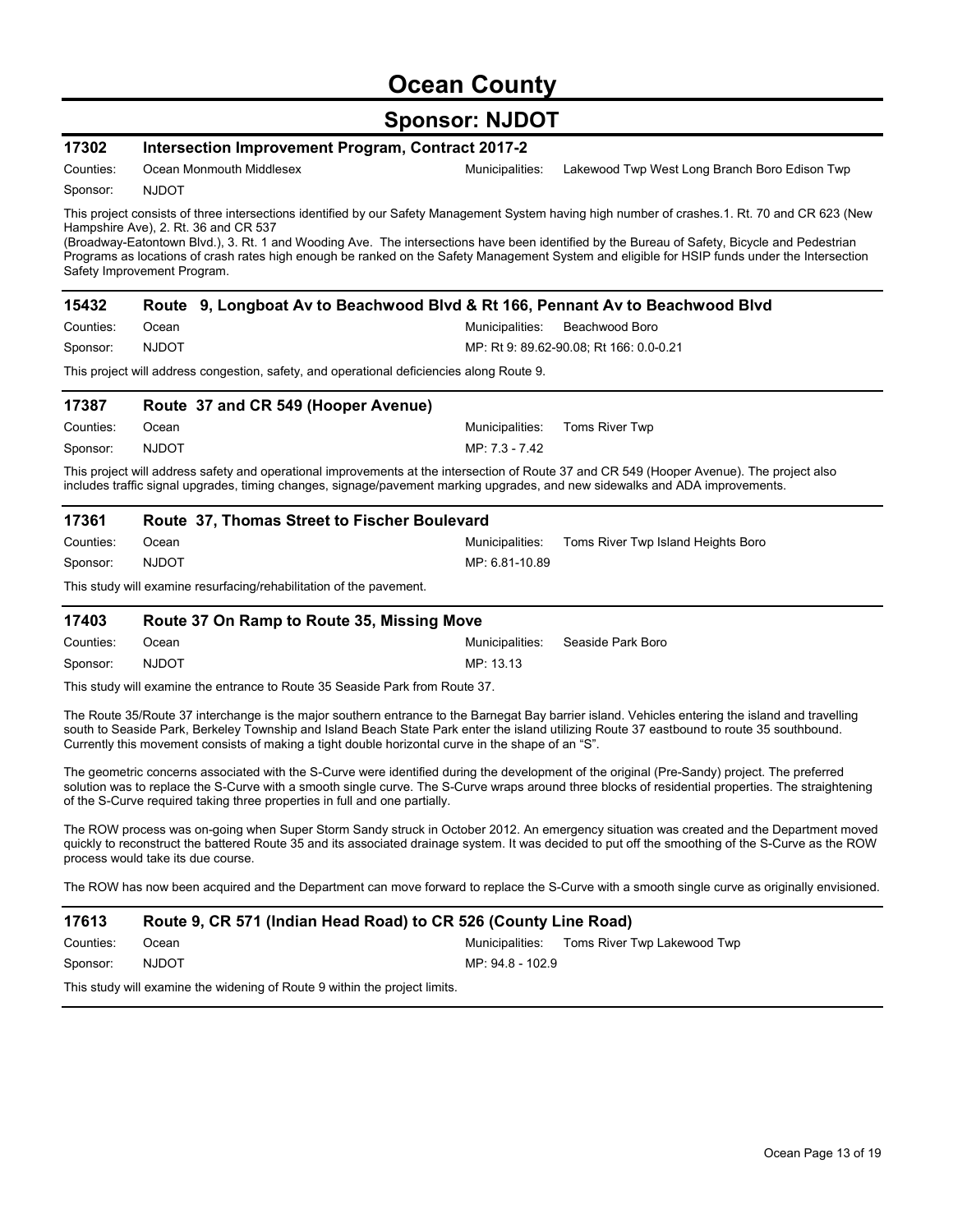## **Passaic County**

### **Sponsor: NJDOT**

| 18377        | <b>Passaic Avenue, Ward Avenue</b> |                                                                                                                                         |
|--------------|------------------------------------|-----------------------------------------------------------------------------------------------------------------------------------------|
| Counties:    | Passaic                            | Municipalities:<br>Clinton City                                                                                                         |
| Sponsor:     | <b>NJDOT</b>                       | MP: 3.42                                                                                                                                |
|              |                                    | This project will address safety improvements near the Route 3 Eastbound Exit Ramp, at the Ward Avenue and Passaic Avenue Intersection. |
| 17425        |                                    | Piaget Avenue (CR 628), Bridge over Passaic-NY Branch (Abandoned)                                                                       |
| Counties:    | Passaic                            | Municipalities:<br>Clifton City                                                                                                         |
| Sponsor:     | <b>NJDOT</b>                       | $MP: 0.47 - 0.50$                                                                                                                       |
|              |                                    | Initiated from the Bridge Management System, this project will replace the structurally deficient bridge, built in 1926.                |
|              |                                    | <b>Sponsor: LOCAL</b>                                                                                                                   |
| <b>N1806</b> | Main Avenue Corridor Improvements  |                                                                                                                                         |

| <b>IN LOUD</b> | <b>Mail Avenue Cornuol Improvements</b> |                              |  |
|----------------|-----------------------------------------|------------------------------|--|
| Counties:      | Passaic                                 | Municipalities: Passaic City |  |
| Sponsor:       | Passaic County                          | MP: 2.29-3.0                 |  |

The current configuration of Main Avenue where the center median serves as parking area in the Central Business District. Originally the median was the Erie Railroad. The current configuration causes for traffic congestion, crashes, and safety issues within the project area.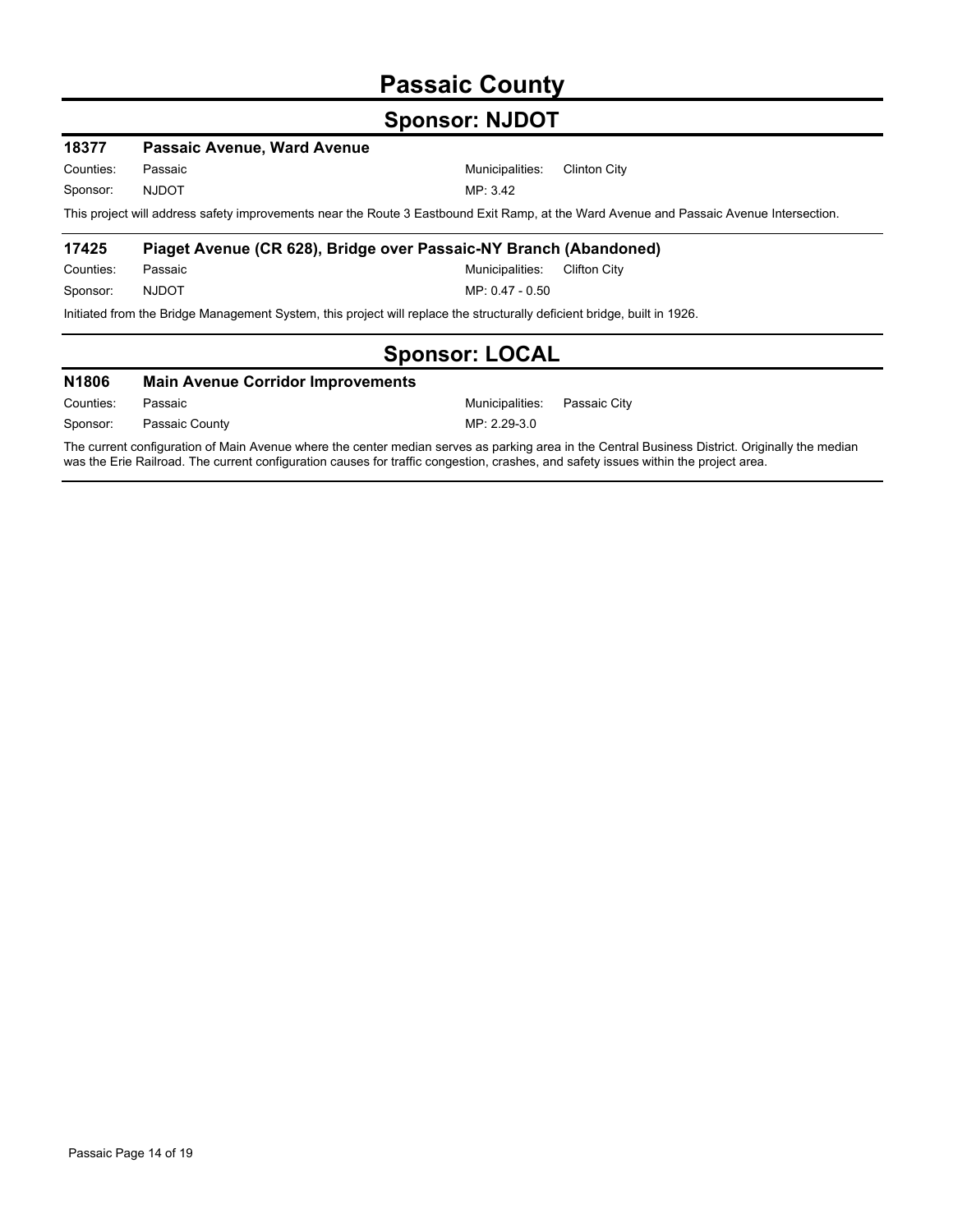### **Somerset County**

### **Sponsor: NJDOT**

| 19308        |                                                                                     | Route 27, Veronica Avenue/How Lane (CR 680) to Delavan Street                                                                                                                                                                                                                                       |
|--------------|-------------------------------------------------------------------------------------|-----------------------------------------------------------------------------------------------------------------------------------------------------------------------------------------------------------------------------------------------------------------------------------------------------|
| Counties:    | Somerset Middlesex                                                                  | Municipalities:<br>Franklin Twp New Brunswick City                                                                                                                                                                                                                                                  |
| Sponsor:     | <b>NJDOT</b>                                                                        | MP: 13.41-15.41                                                                                                                                                                                                                                                                                     |
|              |                                                                                     | This project will address operational and safety improvements at Route 27, Veronica Avenue/How Lane (CR 680) to Delavan Street.                                                                                                                                                                     |
| 19306        | Route 28 (Main Street), Bridge Street to Grove Street                               |                                                                                                                                                                                                                                                                                                     |
| Counties:    | Somerset                                                                            | Municipalities:<br>Somerville Boro                                                                                                                                                                                                                                                                  |
| Sponsor:     | <b>NJDOT</b>                                                                        | MP: 3.35-3.44                                                                                                                                                                                                                                                                                       |
|              |                                                                                     | This project will address operational and safety improvements at Route 28 (Main Street), Bridge Street to Grove Street.                                                                                                                                                                             |
| 12332        |                                                                                     | Route 202, Old York Road (CR 637) Intersection Improvements                                                                                                                                                                                                                                         |
| Counties:    | Somerset                                                                            | Municipalities:<br>Branchburg Twp                                                                                                                                                                                                                                                                   |
| Sponsor:     | <b>NULL</b>                                                                         | MP: 20.4                                                                                                                                                                                                                                                                                            |
|              |                                                                                     | This project will address safety and operational improvements at the intersection of Chubb Road/W County Road (CR 646).                                                                                                                                                                             |
| 02372        |                                                                                     | Route 202/206 and Route 22 Interchange, Peters Brook to Commons Way                                                                                                                                                                                                                                 |
| Counties:    | Somerset                                                                            | Municipalities:<br><b>Bridgewater Twp</b>                                                                                                                                                                                                                                                           |
| Sponsor:     | <b>NJDOT</b>                                                                        | MP: Rt. 202/206: 24.86-25.50; Rt. 22: 33.88                                                                                                                                                                                                                                                         |
|              |                                                                                     | This study will provide operational and safety improvements to the Rt. 202/206/22 Interchange complex from North Thomson St. to Commons Way.<br>The improvements will focus on reducing the congestion and weaving problems that occur in the vicinity of Rt. 202/206 and Rt. 22 interchange.       |
| 17333        | Route 202/206, Bridge over Branch of Peters Brook                                   |                                                                                                                                                                                                                                                                                                     |
| Counties:    | Somerset                                                                            | Municipalities:<br><b>Bridgewater Twp</b>                                                                                                                                                                                                                                                           |
| Sponsor:     | <b>NJDOT</b>                                                                        | MP: 27.3-27.7                                                                                                                                                                                                                                                                                       |
|              |                                                                                     | Initiated from the Bridge Management System, this project will replace the structurally deficient bridge, built in 1929 and modified in 1948.                                                                                                                                                       |
| 9169Q        | Route 287, Interchange 10 Ramp Improvements                                         |                                                                                                                                                                                                                                                                                                     |
| Counties:    | <b>Middlesex Somerset</b>                                                           | Municipalities:<br>Piscataway Twp Franklin Twp                                                                                                                                                                                                                                                      |
| Sponsor:     | <b>NJDOT</b>                                                                        | MP: 10.27-10.6                                                                                                                                                                                                                                                                                      |
|              | 287 NB. The purpose is to reduce the crashes, vehicular turbulence, and congestion. | This project will address operational improvements to the on and off-ramps to/from Easton Avenue by lengthening the acceleration lanes along I-                                                                                                                                                     |
|              |                                                                                     | <b>Sponsor: LOCAL</b>                                                                                                                                                                                                                                                                               |
| <b>N2008</b> |                                                                                     | Great Road (CR 601), Bridge over Bedens Brook (D0105)                                                                                                                                                                                                                                               |
| Counties:    | Somerset                                                                            | Municipalities:<br><b>Montgomery Twp</b>                                                                                                                                                                                                                                                            |
| Sponsor:     | Somerset County                                                                     | MP: 0.97                                                                                                                                                                                                                                                                                            |
|              |                                                                                     | Bridge was constructed in 1983 of 2-span weathering steel stringers with open steel grid deck supported on concrete abutments and pier. The<br>bridge was rehabilitated in 2008, work consisted of filling in the open steel grid deck with concrete and deck joint repairs. As per 2017 Inspection |

report, the superstructure is in poor condition due to several severely deteriorated girders with areas of 100% section loss in the webs at the girder ends. The substructure is in satisfactory condition due to moderate to heavy scaling at the waterline of all substructure units and large spalls with exposed steel reinforcement.

### **03318 Route 22, Sustainable Corridor Long-term Improvements**

Counties: Somerset **Municipalities:** Bridgewater Twp

MP: 33.88 - 37.14

Sponsor: Somerset County

This study will investigate long-term improvements between Rt. 202/206 and Chimney Rock Road. Proposed improvements should address the high accident rates as well as eliminate congestion in this area. A full alternatives analysis is to be undertaken by Somerset County in order to fully determine the needs and the most cost-effective solution.

The following special Federal appropriation was allocated to this project. FY 08 Omnibus Appropriations Bill, \$4,000,000, ID# NJ 288, NJ 109, NJ 284, NJ 227, NJ 166, (See also DB 03319).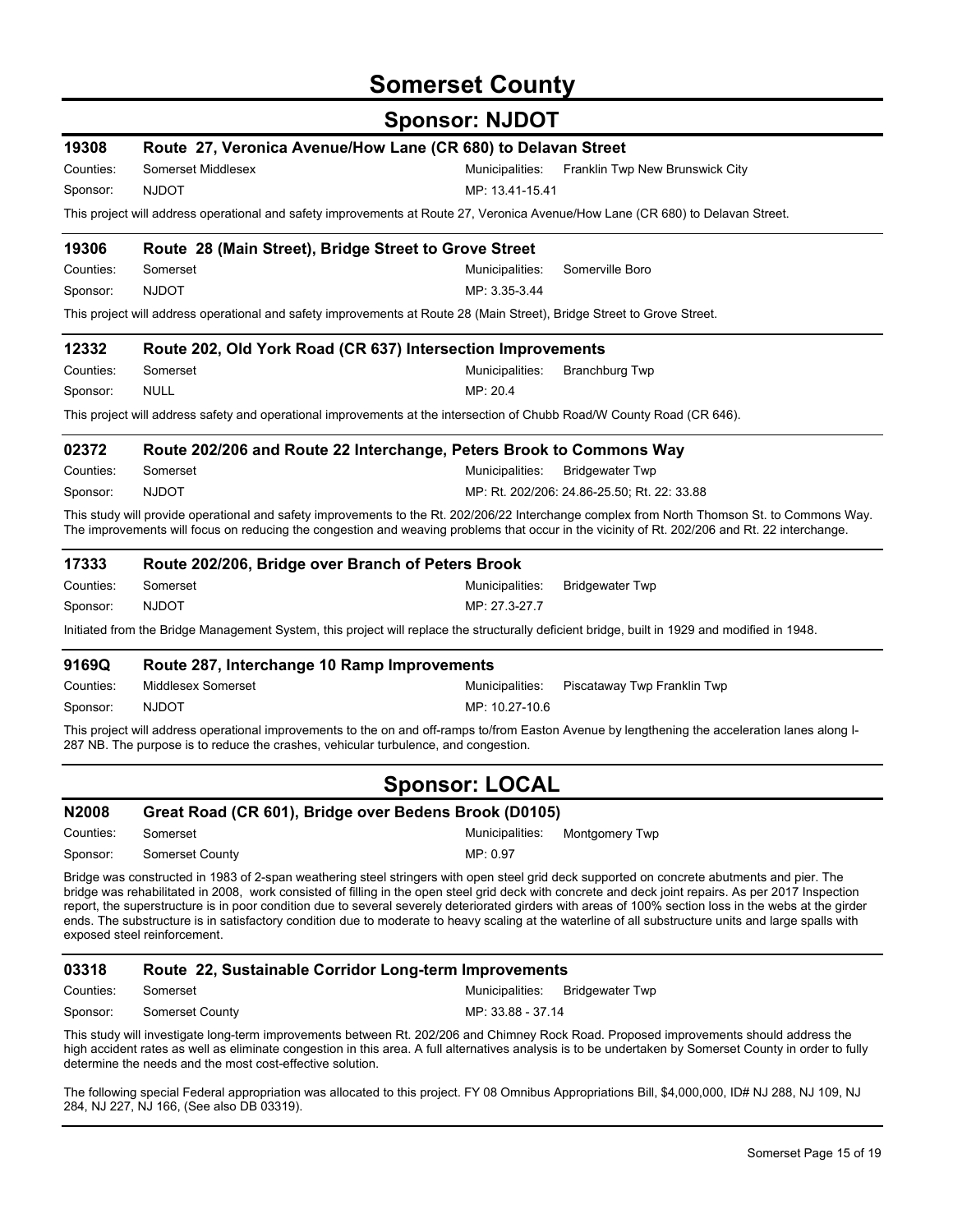#### **N2102 West County Drive Extension**

Counties: Somerset **Municipalities:** Branchburg

Sponsor: Somerset County

The project is an expansion of the the Old York Road (CR 637) Intersection Improvements project. The project includes the construction of West County Drive from Old York Road to US 202 to the west of the existing traffic patterns along US 202, Old York Road and Chubb Way. This bypass road would accommodate historical regional traffic, that normally creates the congestion at the Old York Road and US 202 signal. By constructing West County Drive, traffic would circumvent the Old York Road and US 202 signal and alleviate congestion in the region. The Project includes a new 48' wide 2800 ft. long roadway, a new traffic signal at the west terminus at Old York Road, and a reconstruction of the traffic signal at the west terminus at US 202. The Project is included in the County Master Plan and critical to support the community's infrastructure. It will also accommodate future commercial, industrial, retail, and residential development scheduled for the surrounding area all of which will increase traffic in the region.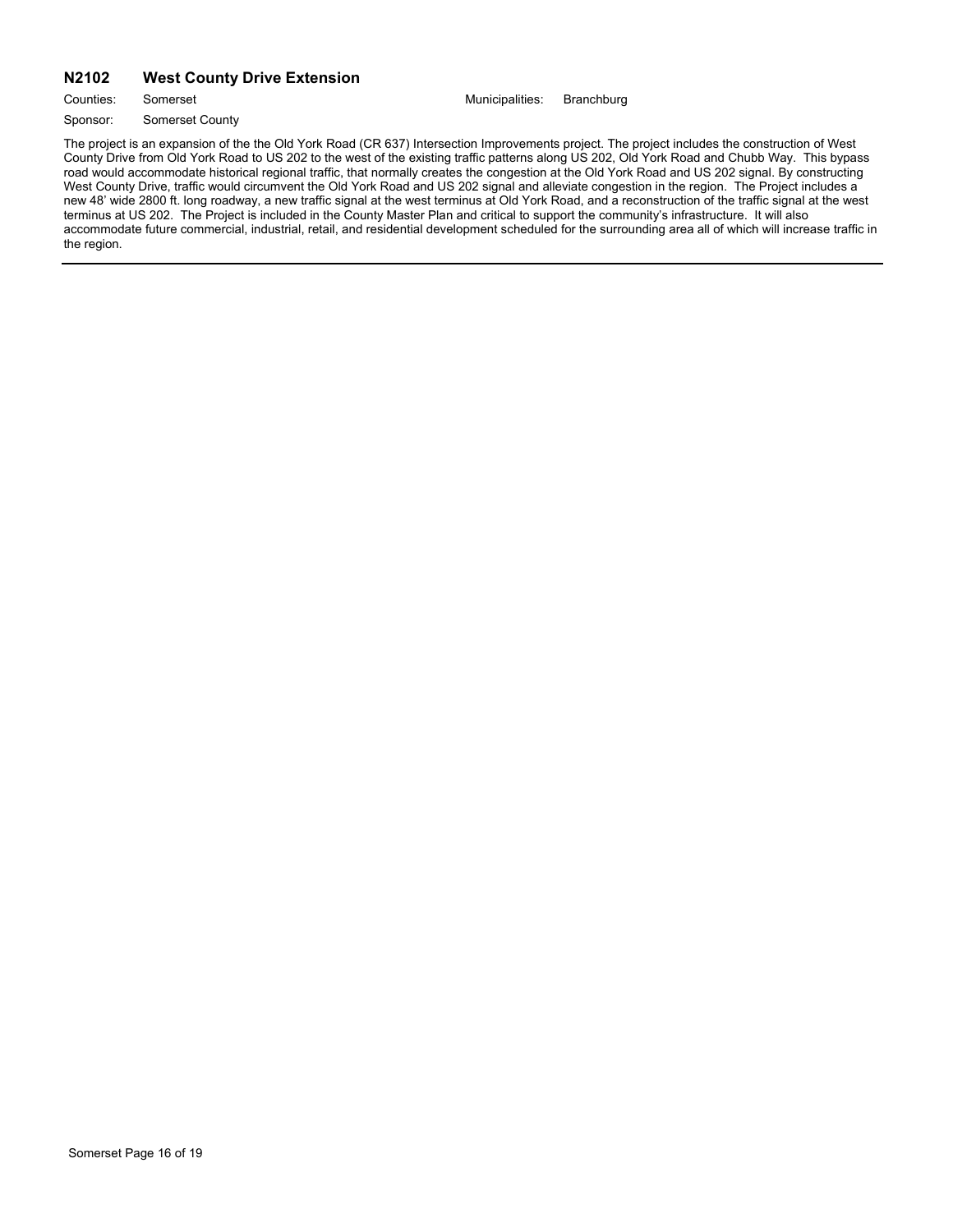# **Sussex County**

| 15391     | Route 94, Pleasant Valley Drive to Maple Grange Road                                                                     |                                                                                                                                                      |
|-----------|--------------------------------------------------------------------------------------------------------------------------|------------------------------------------------------------------------------------------------------------------------------------------------------|
| Counties: | <b>Sussex</b>                                                                                                            | Vernon Twp<br>Municipalities:                                                                                                                        |
| Sponsor:  | <b>NJDOT</b>                                                                                                             | MP: 38.0-43.0                                                                                                                                        |
|           | was repurposed to this project: DEMO ID# NJ 099.                                                                         | Initiated from the Pavement Management System, this project will reconstruct pavement within the project limits. The following federal appropriation |
| 19352     | Route 206, Bridge over Big Flat Brook                                                                                    |                                                                                                                                                      |
| Counties: | <b>Sussex</b>                                                                                                            | Municipalities:<br>Sandystown Twp                                                                                                                    |
| Sponsor:  | <b>NJDOT</b>                                                                                                             | MP: 122.61-122.61                                                                                                                                    |
|           | Initiated by the Bridge Management System, this project will replace the structurally deficient bridge.                  |                                                                                                                                                      |
| 17335     | Route 206, Bridge over Branch of Pequest River                                                                           |                                                                                                                                                      |
| Counties: | Sussex                                                                                                                   | Municipalities:<br>Andover Boro                                                                                                                      |
|           |                                                                                                                          |                                                                                                                                                      |
| Sponsor:  | <b>NJDOT</b>                                                                                                             | MP: 102.8-103.1                                                                                                                                      |
|           | Initiated from the Bridge Management System, this project will replace the structurally deficient bridge, built in 1910. |                                                                                                                                                      |
| 16337     | Route 206, Bridge over Dry Brook                                                                                         |                                                                                                                                                      |
| Counties: | Sussex                                                                                                                   | Municipalities:<br><b>Branchville Boro</b>                                                                                                           |
| Sponsor:  | <b>NJDOT</b>                                                                                                             | MP: 116.31                                                                                                                                           |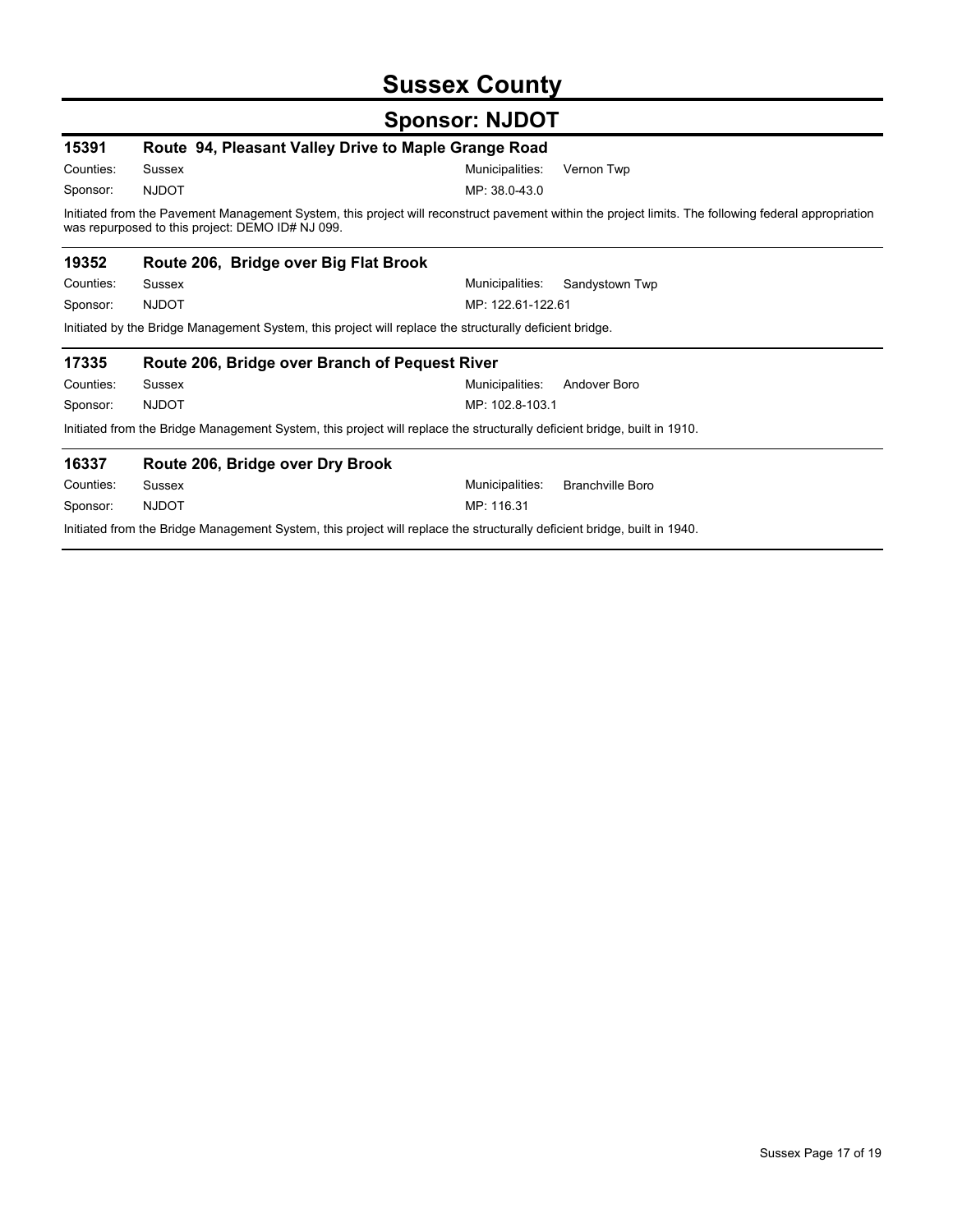## **Union County**

### **Sponsor: NJDOT**

| 19300                                                                                                                                                                                                       | CR 509S (Springfield Avenue), Bridge over Route 22           |                                                                                                                                                  |  |  |  |
|-------------------------------------------------------------------------------------------------------------------------------------------------------------------------------------------------------------|--------------------------------------------------------------|--------------------------------------------------------------------------------------------------------------------------------------------------|--|--|--|
| Counties:                                                                                                                                                                                                   | Union                                                        | Municipalities:<br>Springfield Twp                                                                                                               |  |  |  |
| Sponsor:                                                                                                                                                                                                    | <b>NULL</b>                                                  | MP: 0.93 - 0.93                                                                                                                                  |  |  |  |
| Initiated by the Bridge Management System, this project will replace or rehabilitate the bridge. The bridge is structurally deficient due to the poor<br>condition of the super structure and substructure. |                                                              |                                                                                                                                                  |  |  |  |
| 18323                                                                                                                                                                                                       | Route 1&9, Dennis Place to East Grand Street                 |                                                                                                                                                  |  |  |  |
| Counties:                                                                                                                                                                                                   | Union                                                        | Municipalities:<br>Linden City Elizabeth City                                                                                                    |  |  |  |
| Sponsor:                                                                                                                                                                                                    | <b>NJDOT</b>                                                 | MP: 42.79-44.52                                                                                                                                  |  |  |  |
|                                                                                                                                                                                                             | the bike/pedestrian path as well.                            | This project will address operational and safety improvements at Route 1&9, Gilchrist Avenue to East Grand Street. There is a safety concern for |  |  |  |
| 15425                                                                                                                                                                                                       |                                                              | Route 27 SB Section Z (Chilton Avenue), Bridge over Conrail                                                                                      |  |  |  |
| Counties:                                                                                                                                                                                                   | Union                                                        | Municipalities:<br>Elizabeth City                                                                                                                |  |  |  |
| Sponsor:                                                                                                                                                                                                    | <b>NJDOT</b>                                                 | MP: 33.8                                                                                                                                         |  |  |  |
|                                                                                                                                                                                                             |                                                              | Initiated from the Bridge Management System, this project will replace the structurally deficient bridge.                                        |  |  |  |
| 17334                                                                                                                                                                                                       | Route 78 WB, Bridge over Quarry Road                         |                                                                                                                                                  |  |  |  |
| Counties:                                                                                                                                                                                                   | Union                                                        | Municipalities:<br>Springfield Twp                                                                                                               |  |  |  |
| Sponsor:                                                                                                                                                                                                    | <b>NJDOT</b>                                                 | MP: 48.4-48.7                                                                                                                                    |  |  |  |
|                                                                                                                                                                                                             |                                                              | Initiated from the Bridge Management System, this project will replace the structurally deficient bridge.                                        |  |  |  |
| 15395                                                                                                                                                                                                       | Route 439, Route 28 (Westfield Ave) to Route 27 (Newark Ave) |                                                                                                                                                  |  |  |  |
| Counties:                                                                                                                                                                                                   | Union                                                        | Municipalities:<br>Elizabeth City Union Twp Hillside Twp                                                                                         |  |  |  |
| Sponsor:                                                                                                                                                                                                    | <b>NJDOT</b>                                                 | MP: 2.0-3.95                                                                                                                                     |  |  |  |
|                                                                                                                                                                                                             |                                                              | Initiated from the Pavement Management System, this project will reconstruct pavement within the project limits.                                 |  |  |  |
|                                                                                                                                                                                                             |                                                              | <b>Sponsor: LOCAL</b>                                                                                                                            |  |  |  |

### **9324A Tremley Point Connector Road**

Counties: Union Middlesex **Municipalities: Linden City Carteret Boro** 

Sponsor: NJTA/Union County

The Tremley Point Connector Road is a new four-lane, predominantly pile-supported, approximately 1.1 mile long roadway/bridge that will cross the Rahway River, featuring two 12-foot lanes in each direction and 3-foot wide right shoulders. The redevelopment of the Tremley Point area of Linden has been the subject of numerous reports and analysis. The local roadway system in Linden is unable to support the increase in truck traffic anticipated by the redevelopment of the Tremley Point Brownfield into more than six million square feet of warehouse and distribution space. The Tremley Point area is located less than 10 miles from Port Elizabeth, Newark and Newark Liberty International Airport. The NJ Turnpike is currently advancing the Environmental Assessment document with the USCG for a Connector Road from Tremley Point in Linden to Industrial Highway in Carteret, which has access to NJ Turnpike Interchange 12.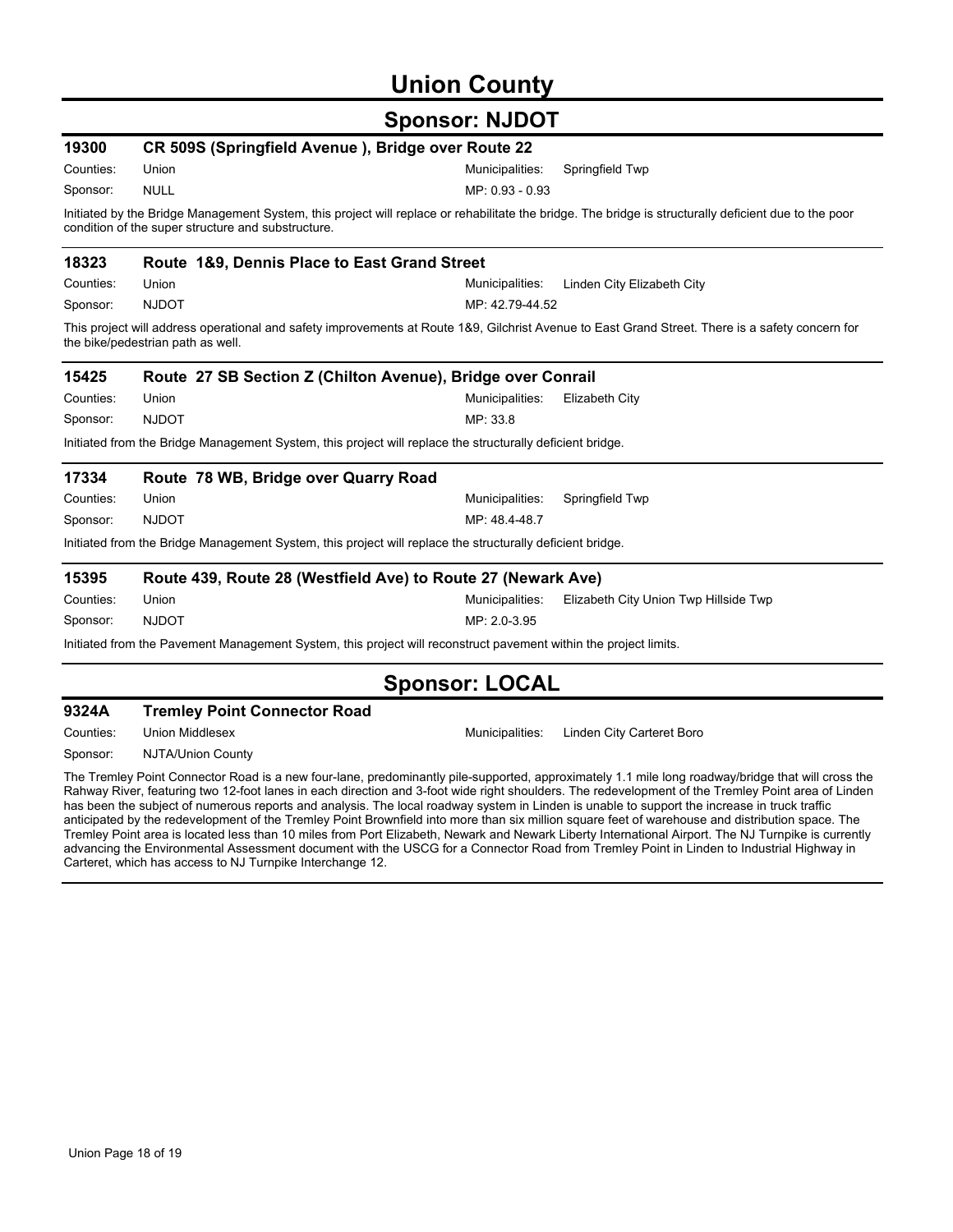### **Warren County**

### **Sponsor: NJDOT**

| 16347     | Route 46, Bridge over Paulins Kill                  |                                                                                                                                                     |
|-----------|-----------------------------------------------------|-----------------------------------------------------------------------------------------------------------------------------------------------------|
| Counties: | Warren                                              | Municipalities:<br>Knowlton Twp                                                                                                                     |
| Sponsor:  | <b>NJDOT</b>                                        | MP: 0.74                                                                                                                                            |
|           |                                                     | Initiated by the Bridge Management System, this study will examine replacing the structurally deficient bridge, built in 1933 and modified in 1952. |
| 16344     | Route 57, Bridge over Mill Brook                    |                                                                                                                                                     |
| Counties: | Warren                                              | Municipalities:<br><b>Franklin Twp</b>                                                                                                              |
| Sponsor:  | <b>NJDOT</b>                                        | MP: 6.43                                                                                                                                            |
|           |                                                     | Initiated from the Bridge Management System, this project will replace and widen the structurally deficient bridge, built in 1922.                  |
| 9237      | Route 57/182/46, Hackettstown Mobility Improvements |                                                                                                                                                     |
| Counties: | <b>Warren Morris</b>                                | Municipalities:<br>Hackettstown Town Washington Twp                                                                                                 |
| Sponsor:  | <b>NJDOT</b>                                        | $MP: 0 - 0.96$                                                                                                                                      |

Initiated from the Congestion Management System, this project will help relieve congestion at four intersections located on a congested commuter corridor in Warren County. Substandard ADA features at each intersection will also be upgraded. US 46 and East Ave. - Curb radius will be widened on the Southeast quadrant of the intersection. Revised signal phasing will provide a right turn overlap phase for the Northbound East Ave. approach right turn movement onto US 46. US 46 and NJ 182 (Mountain Ave.)/Willow Grove St./Warren St. - Traffic signals will be retimed. US 46 and High Street/Grand Ave. - Realign the High St. Southbound approach to improve traffic flow. NJ 57 and NJ 182 - Will be reconfigured to allow a left turn lane and a shared left/through/right turn lane on the Eastbound NJ 57 approach to the intersection.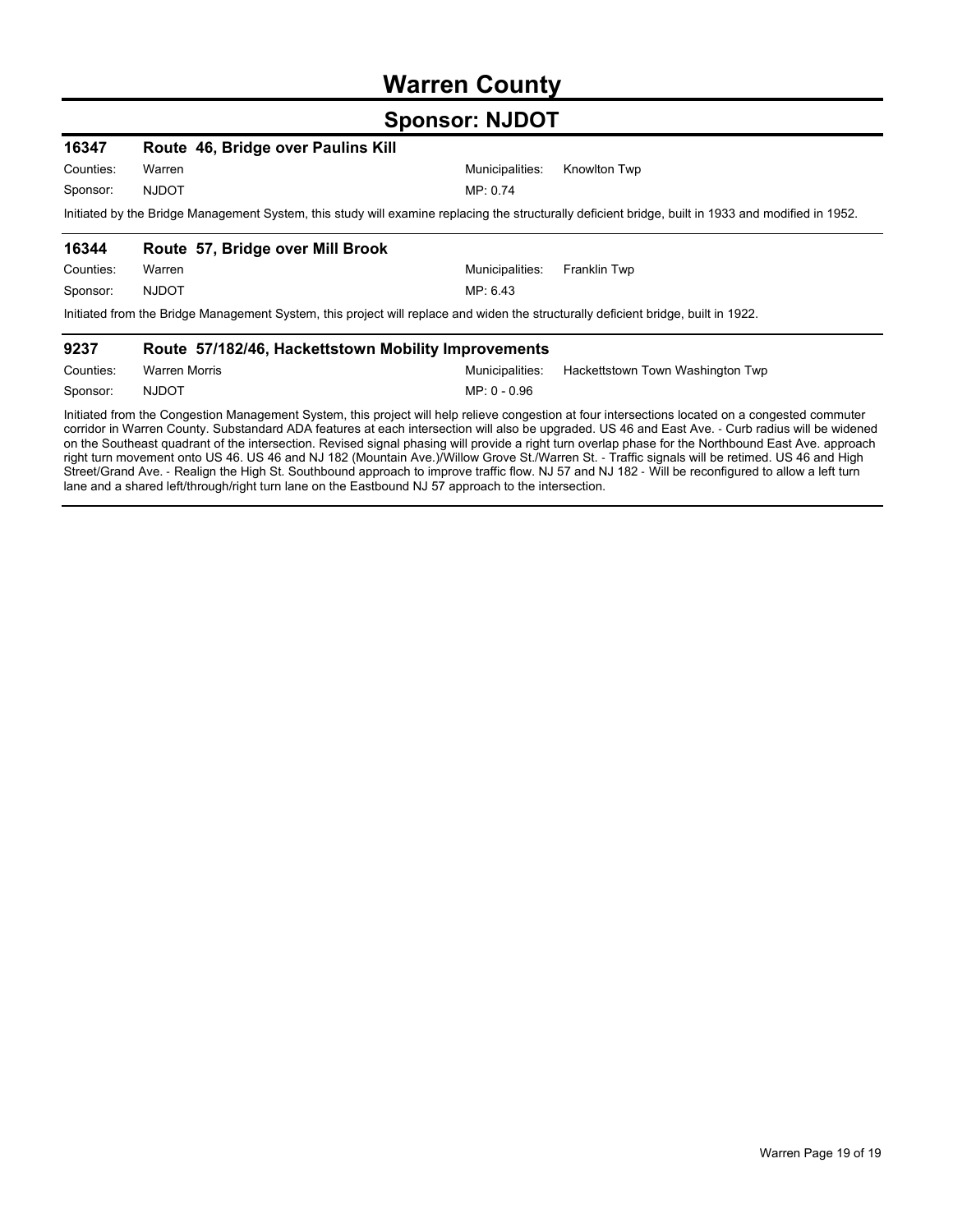# **FY 2022-2023 NJ TRANSIT Planning Study Development Programs**

#### **Bus and Other Surface Transportation Planning**

Counties: Various **Municipalities:** Various Municipalities: Various

Sponsor: NJ TRANSIT

Work will continue to progress both singularly by NJ TRANSIT and in partnership with municipalities, counties, and other external parties, to plan for future bus rapid transit projects, bus terminals and support facilities, and to improve bus services so they operate faster, more reliably and address changing customer needs. Particular attention will be given to bus system redesign efforts and the phasing and scalability of bus improvements to effectively use available capital funding and fit within tight operating funding constraints. Planning efforts may include traditional bus vehicles as well as other types of specialized vehicles and propulsion systems.

#### **Community Services Planning and Support**

Counties: Various Municipalities: Various Sponsor: NJ TRANSIT

This program focuses on planning, analysis, and support relating to human services transportation programs. Among NJ TRANSIT's responsibilities is administering the distribution and use of Federal, State and NJ TRANSIT funding intended to provide vehicles and operating assistance for community transportation including paratransit and other related services. Planning efforts include support for the development of the "locally developed" Coordinated Human Services Transportation Plans (CHSTP), analysis of the performance, effectiveness, coordination with and demand for human services transportation programs/efforts, analysis of funding sources and mechanisms, program oversight, and other planning and analyses relating to community transportation services.

#### **Corridor Planning and Analysis**

Counties: Various **Municipalities:** Various **Municipalities:** Various Sponsor: NJ TRANSIT NJ TRANSIT maintains this program area to determine the suitability and feasibility of different transit applications in local and regional

corridors. It provides for development and analysis of preliminary implementation concepts for transit capital improvements, transit alternatives, operating schemes, and assessment of conceptual level environmental impacts. Efforts will be undertaken in select corridors, working with communities where opportunities exist to leverage existing public transit services in support of redevelopment or other mobility goals. Assessments consider a wide range of issues including land use, demographics, existing travel patterns, local planning and zoning, transit modes and environmental impacts. At times within this program, NJT has teamed with MPOs, counties and other agencies in joint planning efforts.

#### **Qualitative and Quantitative Research**

Counties: Various **Municipalities:** Various Municipalities: Various

Sponsor: NJ TRANSIT

Through this program, NJ TRANSIT updates knowledge of customer travel characteristics by conducting origin and destination surveys of rail, bus, light rail and Access Link passengers. This information is used to support updating of forecasting models, to conduct Title VI analyses, to support Transit Oriented Development and other planning work, and for other business purposes. Research is conducted to define existing and potential markets through various techniques such as stated preference, public opinion studies and conjoint surveys. Databases are updated and merged in support of corridor planning, air quality initiatives and other planning efforts throughout the region. Focus Groups are conducted with customers and employees to obtain opinions and attitudes which provide an understanding and clarity on issues facing the corporation. In addition, customer satisfaction studies are conducted on a regular basis. The customer satisfaction survey was designed to provide actionable data by identifying specific areas needing attention, allowing NJ TRANSIT to focus resources on key drivers of satisfaction and improve the overall customer experience. The depth of the information gathered from the surveys will continue to help drive the Corporation in making strategic decisions in the areas of its operating budget, capital programs, customer service and marketing initiatives, as well as its operations and safety and security. The survey also will give our customers, stakeholders, and NJ TRANSIT a clear window into how the Corporation is performing.

#### **Rail Operations and Infrastructure Planning**

Counties: Various **Municipalities:** Various Municipalities: Various

Sponsor: NJ TRANSIT

This program area provides for planning support for commuter rail and light rail-related initiatives and associated infrastructure needs and issues. This work primarily defines infrastructure needs based on proposed operating plans which address projected ridership on rail transit services and/or to address safety, resiliency, reliability and service performance goals. It includes operations planning support (schedule development, crew and equipment plans, and train performance analysis), as well as development of network performance simulations, interpretation and reporting. The program also provides for other rail infrastructure planning.